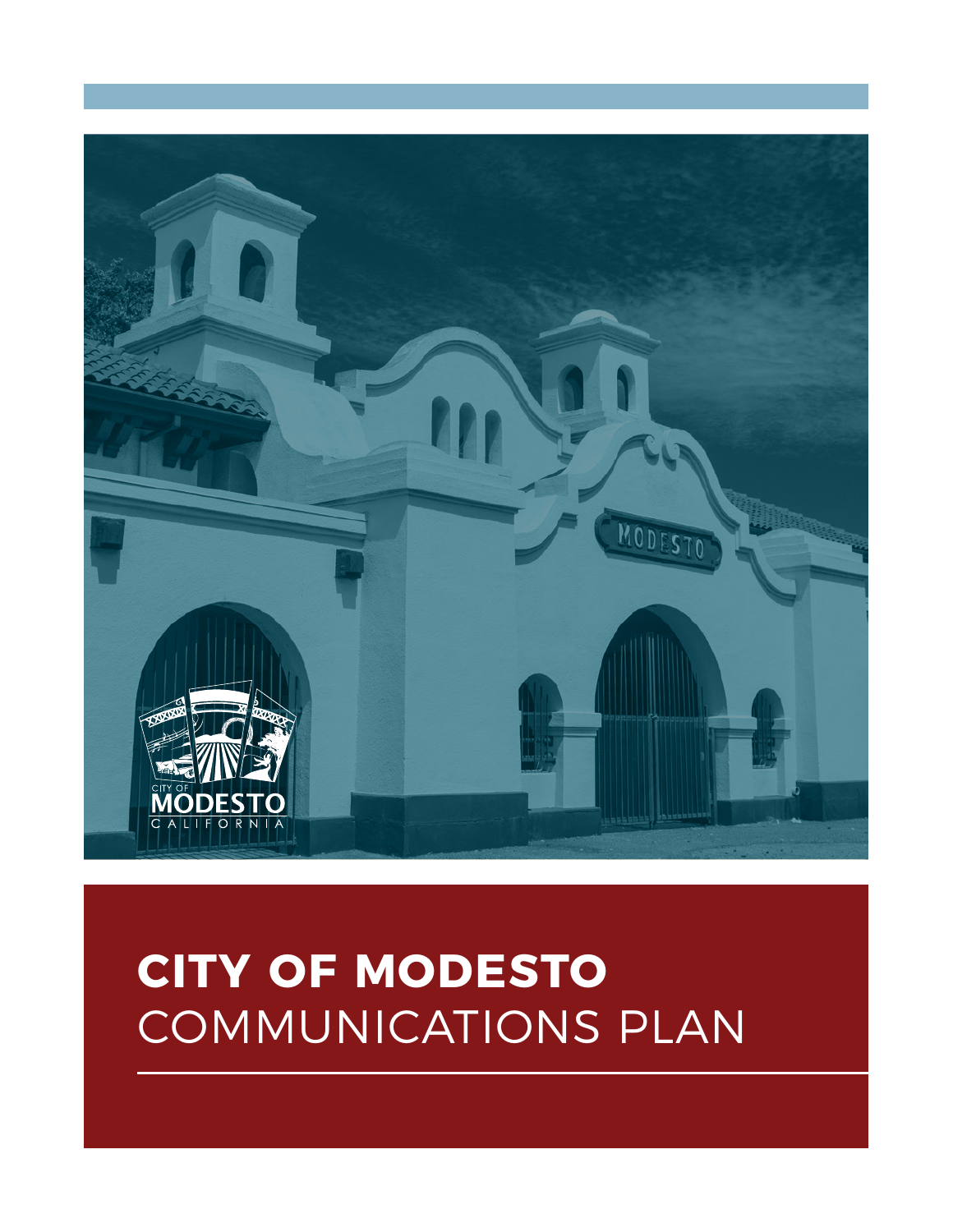## $\begin{array}{c} \begin{array}{c} \cdot \\ \hline \end{array} \end{array}$ TABLE OF CONTENTS

| <b>COMMUNITY AND MEDIA RELATIONS - CORE FUNCTIONS  8</b>                                                                                                                                                                                            |
|-----------------------------------------------------------------------------------------------------------------------------------------------------------------------------------------------------------------------------------------------------|
| <b>COMMUNICATION PRIORITIES FOR COMMUNITY AND MEDIA RELATIONS11</b><br>Priority 1 - Lead Strategic Communication Efforts 12<br>Priority 2 - Create Opportunities for Effective Stakeholder<br>Priority 3 - Provide Open and Timely Communication 14 |
| Priority 5 - Ensure a Well-Informed City Workforce17<br>Priority 6 - Provide Measurements of Progress and Success 18                                                                                                                                |
|                                                                                                                                                                                                                                                     |
|                                                                                                                                                                                                                                                     |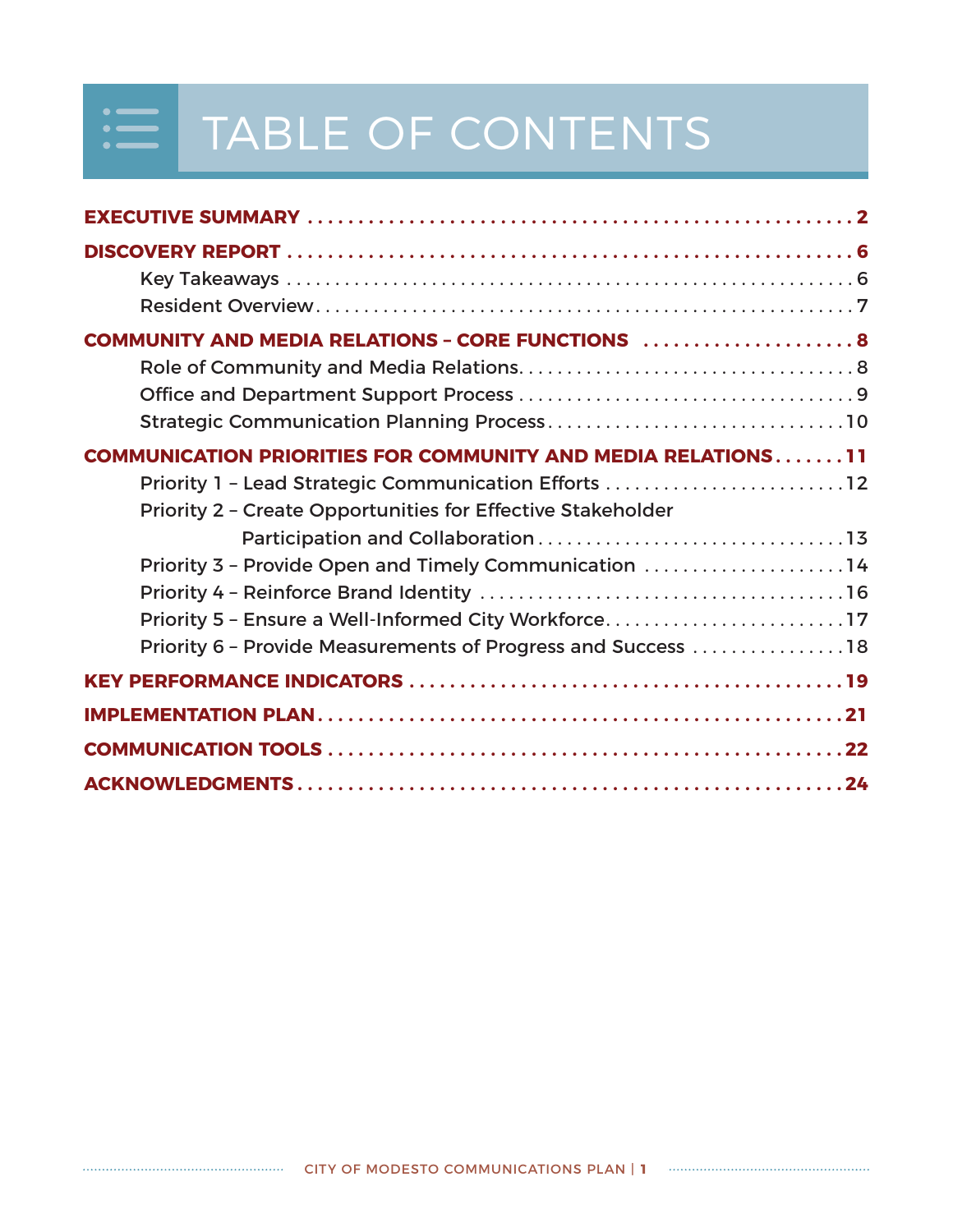

# EXECUTIVE SUMMARY

## PLAN PURPOSE

The purpose of this Communications Plan (Plan) is to clearly define the messages, priorities, strategies, and tools the City of Modesto will use when communicating with the community. The Plan ensures the Modesto story is told effectively despite interference, and engagement between the City and the community is implemented in a timely and effective manner.

This Plan aligns with the strategic priorities of the Modesto City Council, furthering the City's mission and enhancing community pride.

## PLAN GOAL

The goal of the Communications Plan is to increase stakeholder engagement and community understanding of City services, initiatives, and resources, and to record measurable outcomes that inform future communication. Furthermore, this Plan will help guide the priorities of the City's Community and Media Relations division each year.

## FOUNDATIONAL MESSAGING

Communication efforts should consistently support the City's vision, mission, and goals, as well as align with City Council priorities. The following are taken from the City of Modesto's 5-Year Strategic Plan (2020-2025), approved in October 2019 by Resolution No. 2019-463.

## VISION

Modesto is an inviting and safe community with thriving neighborhoods.

## MISSION

We are committed to the delivery of exceptional public services and building partnerships that promote economic prosperity and engaged neighborhoods.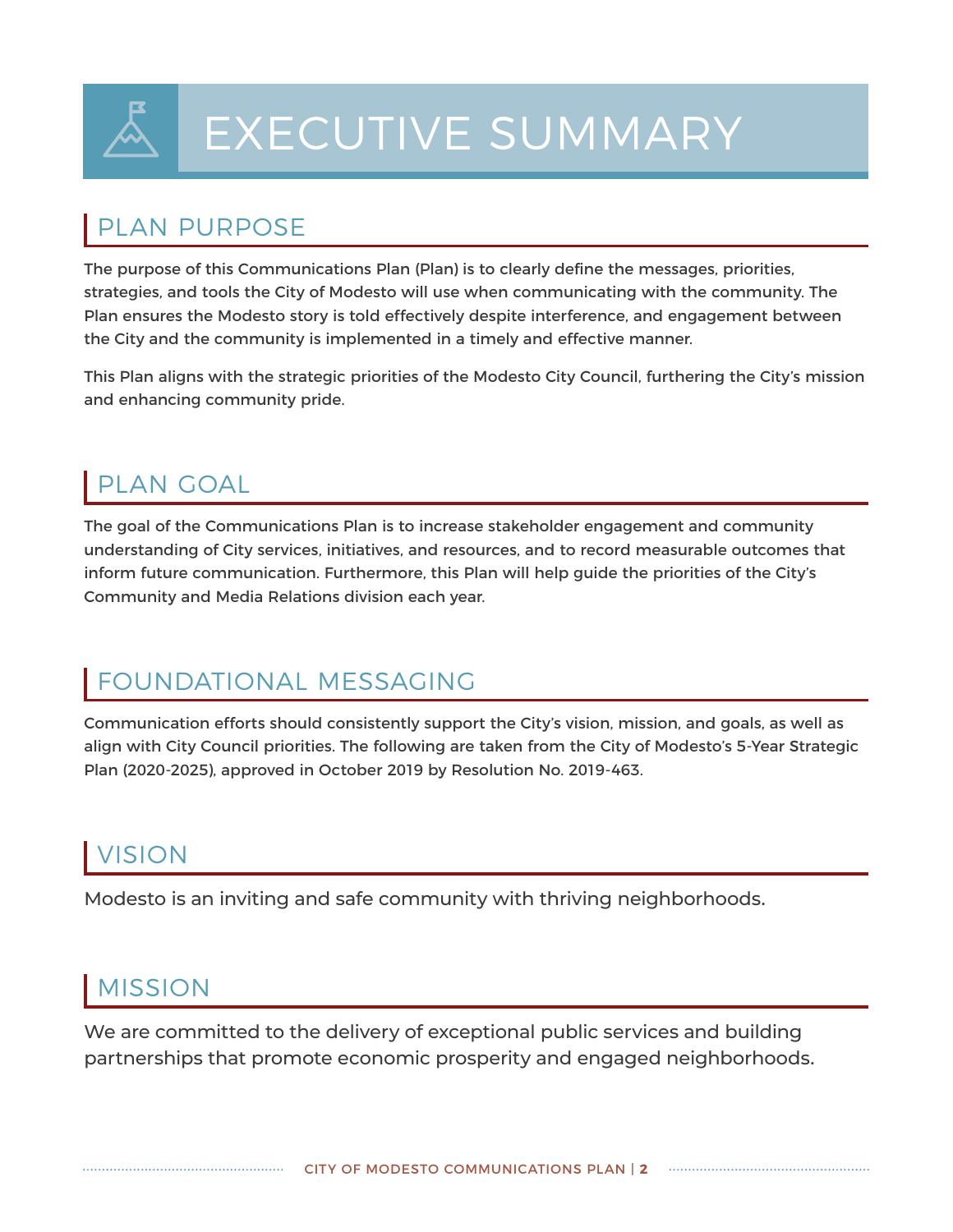## CITY COUNCIL PRIORITIES

| <b>Quality of Life</b>                   | Engage partners across the community to ensure the<br>safety, resilience, and attractiveness of Modesto.                                      |
|------------------------------------------|-----------------------------------------------------------------------------------------------------------------------------------------------|
| <b>Economic Vitality</b>                 | Retain and attract residential, commercial, and<br>industrial development to meet the community's<br>needs today and for the next generation. |
| <b>Governance &amp; Service Delivery</b> | Build community trust in City government through<br>responsive, transparent, and efficient service delivery.                                  |

## STORYTELLING

The services delivered by every City department play a critical role in the lives of those in our community. We have a unique story to tell within each project and program the City oversees. The Community and Media Relations division helps to both create and sustain productive connections between City services and Modesto community members, businesses, and visitors to tell the City's story, and listen to and share our community's stories.

## CITY MOTTO

The Modesto city motto has a rich history and is an expression of the community's guiding principles. When appropriate, key messages should embody the city motto.

## *Water, Wealth, Contentment, Health*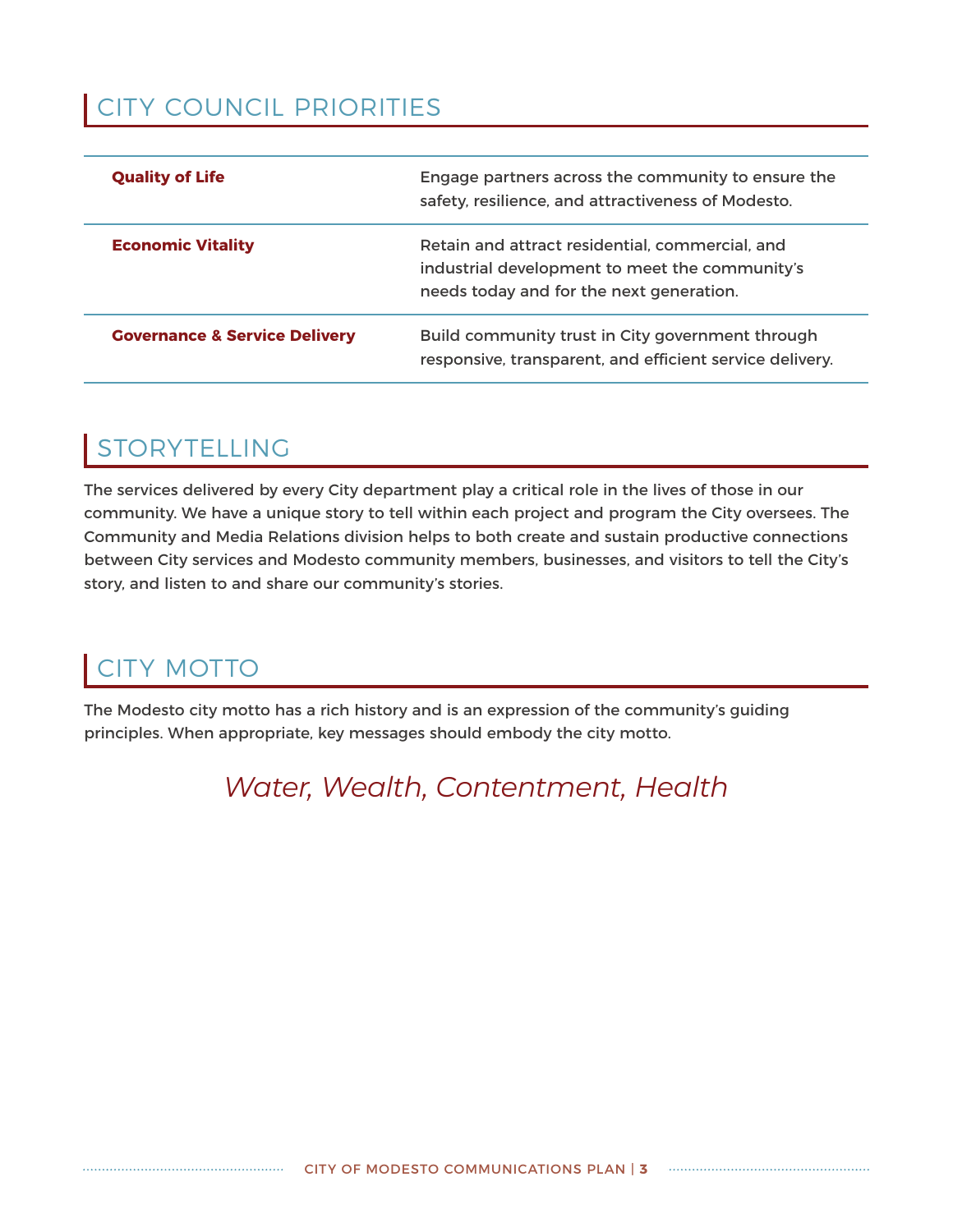## BRAND ANCHORS

To guide our storytelling, the City of Modesto embraces seven "brand anchors" that were created based on an extensive community engagement project in 2009. Similar to the City motto, brand anchor messages represent the community and celebrate what makes Modesto unique, and should be considered when communicating with the public.



**Agriculture & Industry:** Modesto feeds the world with its bounty. Our fertile environment yields hundreds of agricultural products and supports plentiful farmer's markets and fruit stands. Leading agribusiness companies call Modesto home, as do their toptier professionals who are on the cutting edge of the worldwide agricultural industry.



**Community:** Modesto has an intense sense of community and pride. The fabric of our diverse community is woven together through concerts, parades, festivals, cultural celebrations, abounding volunteerism and numerous places of worship.



**Location:** Modesto is the heart of California. From Modesto's central location, one can easily visit San Francisco, Yosemite, Lake Tahoe, or Santa Cruz in less than a three-hour car drive. Modesto's convenient location is also ideal for commerce transportation, distribution and logistics, linking leading food and manufacturing companies to major markets.



**Culture:** Modesto is the cultural hub of the Central Valley. Dining and entertainment are at the heart of downtown Modesto's vibrant scene. Catch a Broadway show, national entertainers, Minor League Baseball, major music festivals, white-linen dining, and the best shopping around. Modesto has it all.



**Parks & Outdoors:** Modesto boasts one of the best climates in the world. With two rivers running through the City, numerous parks, and miles of walking and bike trails, Modesto is a great place to stay active year-round. Our tree-lined streets are set against the backdrop of the glorious Sierra Nevada and coastal mountain ranges.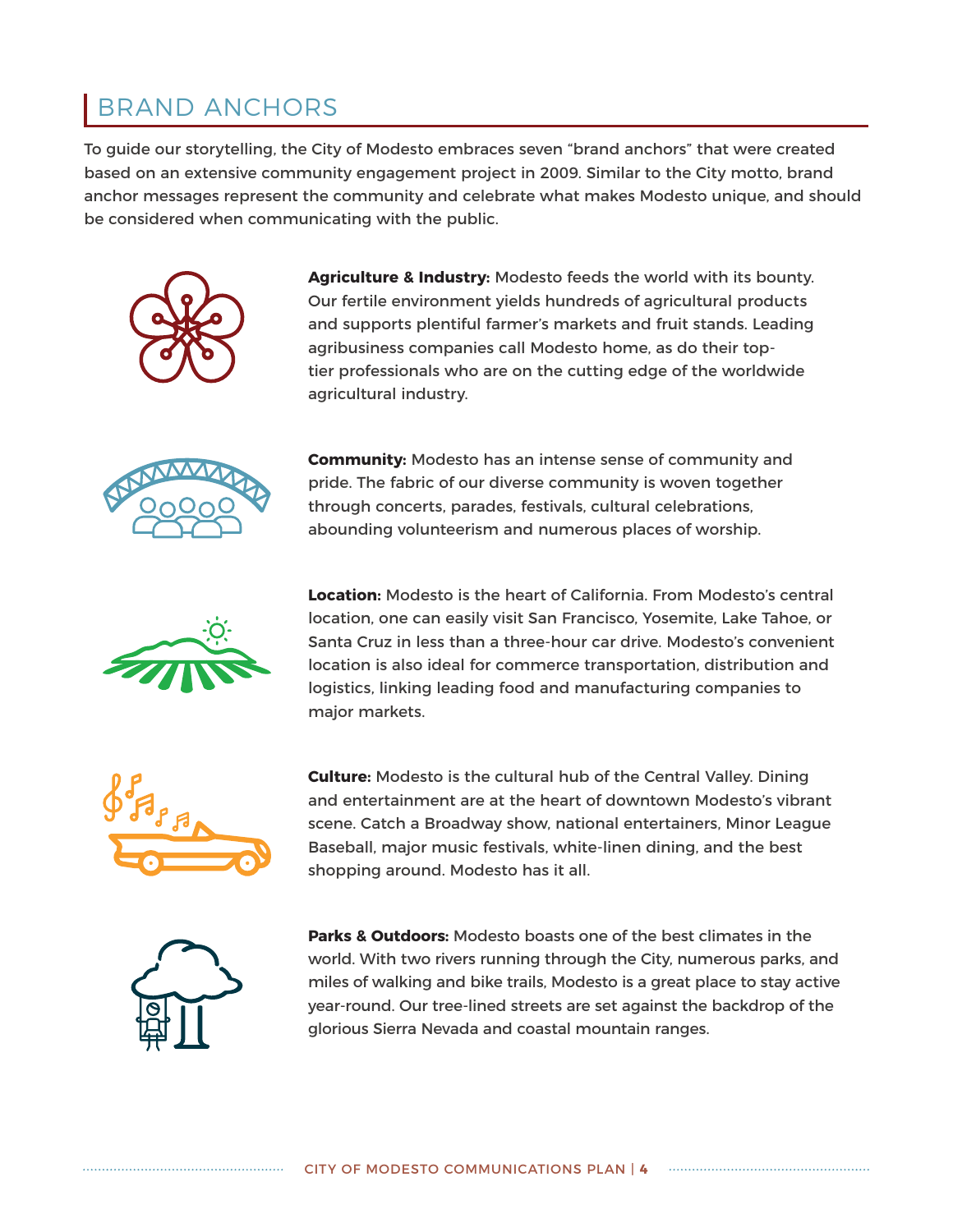

**Hometown Heroes:** You can become anything in Modesto. From business visionaries Ernest and Julio Gallo to sports legends Royal Robbins, Suzy Powell and Erin Cafaro; from film leaders George Lucas and Jeremy Renner to stars such as Carol Channing and Timothy Olyphant, Modesto is the nurturing hometown for those who lead their industries and change the world.



**Small Town Feel:** Modesto is the big city where you know your neighbors by name. There is intense support for – and pride in – all things local. Modesto is a great place to raise a family with tightknit neighborhoods, block parties, and tree-lined streets. It's the simplicity and innocence of coming-of-age in an all-American hometown that the award-winning film "American Graffiti" was based on.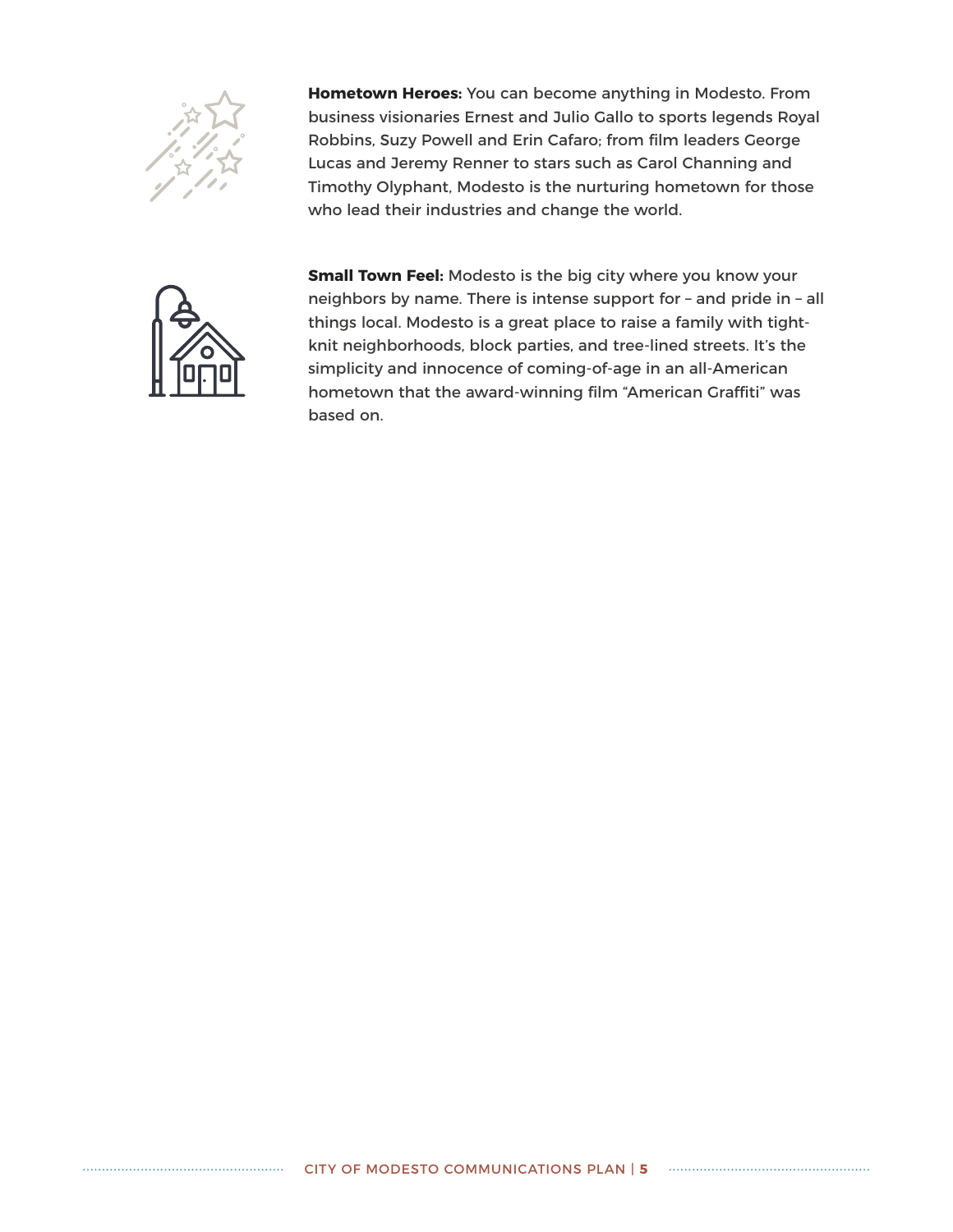# DISCOVERY REPORT

## KEY TAKEAWAYS

The Discovery Report was completed by Slate Communications following research about the community and an audit of existing City communication practices and procedures.

This section provides a snapshot of the community and includes insights about how residents receive information and new communication opportunities for the City to explore.

1 3 2  $4<sup>1</sup>$ 5 6 Residents engage most when the City communicates government topics as opposed to "fluff" or other "feel good" stories. The correct tools, policies, and procedures are in place, but an official city-wide communications plan is needed to maximize communication effectiveness. The commuting nature of Modesto residents means that they have limited time, or interest, to pay attention to City news. *47% of the employed population commutes outside their community of residence.* Communicating in Spanish about official City business is a new focus for Modesto; currently no policies and procedures are in place to address this. The City has an opportunity to partner with community organizations to maximize its communication reach. The City has an opportunity to utilize employee and community "Ambassadors" to be the eyes, ears, and voice of the community and expand the City's traditional communication reach.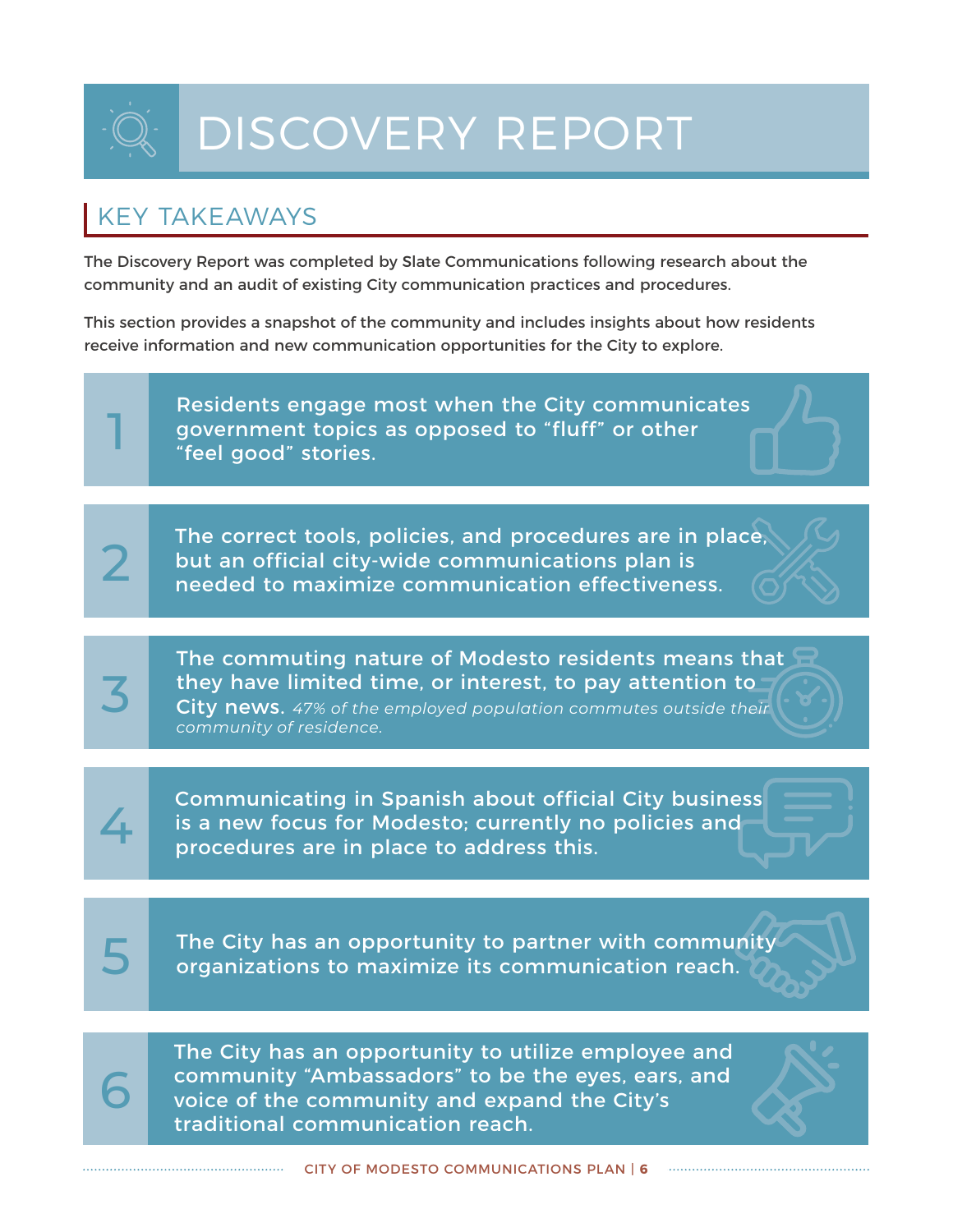## RESIDENT OVERVIEW

### BY THE NUMBERS



*Sources: U.S. Census Bureau, 2010 Census and City of Modesto Facts & Figures July 2018*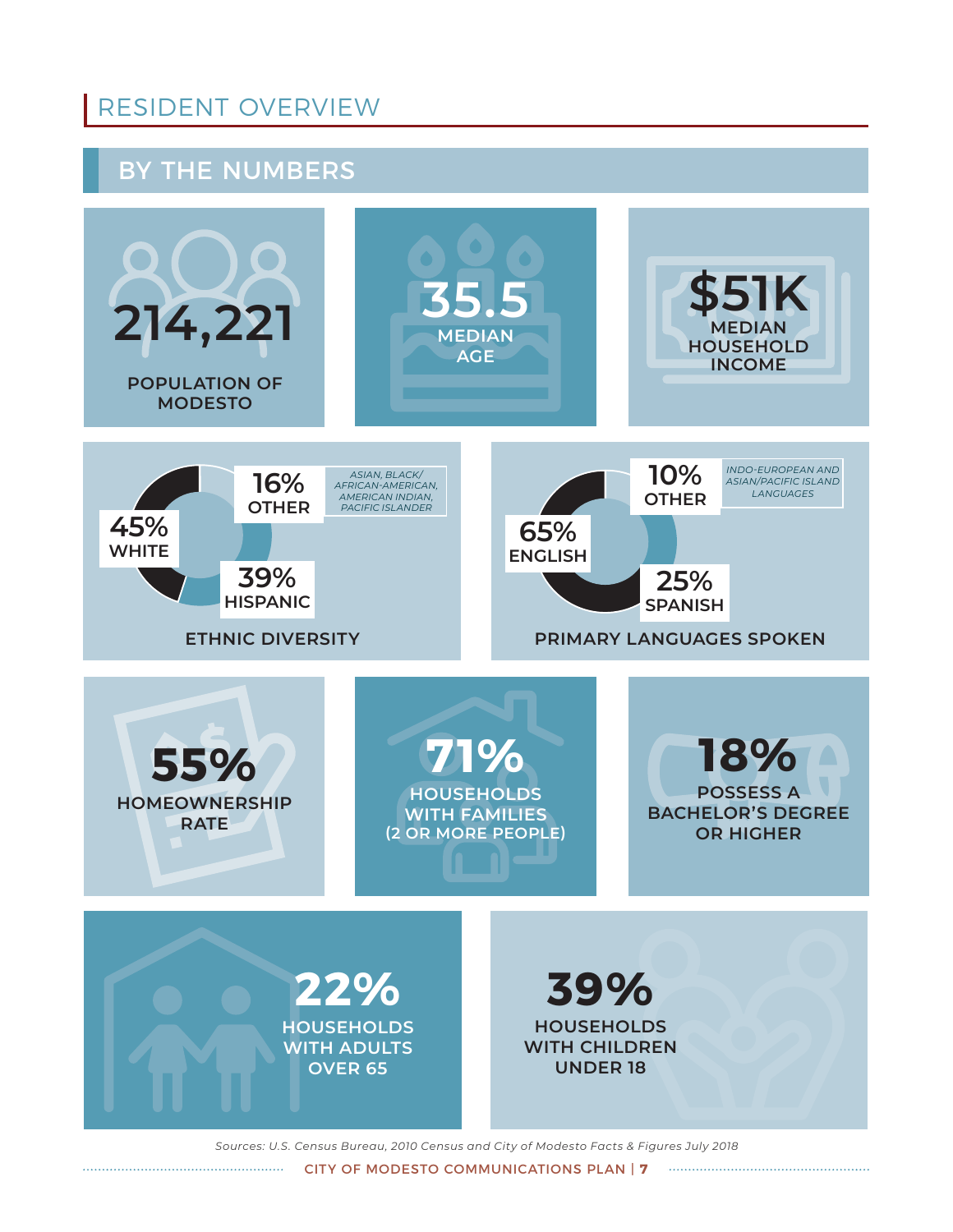## COMMUNITY AND MEDIA RELATIONS – CORE FUNCTIONS

## ROLE OF COMMUNITY AND MEDIA RELATIONS

The role of the Community and Media Relations division is to establish, nurture, and sustain a high level of trust in Modesto's City government among residents, businesses, visitors, and other key stakeholders. The City must maintain its organizational integrity and a positive brand reputation through its strategic communication efforts. Community and Media Relations staff is a primary conduit for sharing timely, accurate, important, and relevant information to the people the City serves. Below is an overview of the functions of the division and its communications process.

| <b>Strategic Communication</b><br><b>Planning Process</b>              | Implement City Council's strategic planning goals and<br>guiding principles through thoughtful, essential, and effective<br>communications. This form of communication is about telling<br>the stories of Modesto services and how those services impact<br>the community. By uncovering and sharing the human aspect<br>of the City's work, we illustrate how implied goals are translated<br>into action for our residents and businesses. |
|------------------------------------------------------------------------|----------------------------------------------------------------------------------------------------------------------------------------------------------------------------------------------------------------------------------------------------------------------------------------------------------------------------------------------------------------------------------------------------------------------------------------------|
| <b>Communications</b><br><b>Support for Offices and</b><br>Departments | As department leaders and City staff seek communications<br>support for programs and projects, the Community and Media<br>Relations division helps to ensure that projects, initiatives,<br>and events are communicated through the lens of the<br>Modesto brand.                                                                                                                                                                            |
| <b>Public Engagement</b>                                               | Communications staff works to develop and carry out<br>successful strategies to engage the public in their local<br>government through participation at events, through<br>digital platforms, and with City services.                                                                                                                                                                                                                        |
| <b>Brand Management</b>                                                | The Community and Media Relations division ensures the<br>Modesto brand is being used consistently and brand messages<br>are used appropriately and often in all communication efforts.                                                                                                                                                                                                                                                      |
| <b>Emergency Communication</b>                                         | This form of communication occurs unexpectedly and takes<br>many forms. When a crisis occurs, the Community and Media<br>Relations division will develop and position emergency<br>messages, correctly and effectively disseminate information,<br>prepare department leaders and emergency responders, and<br>manage media relations.                                                                                                       |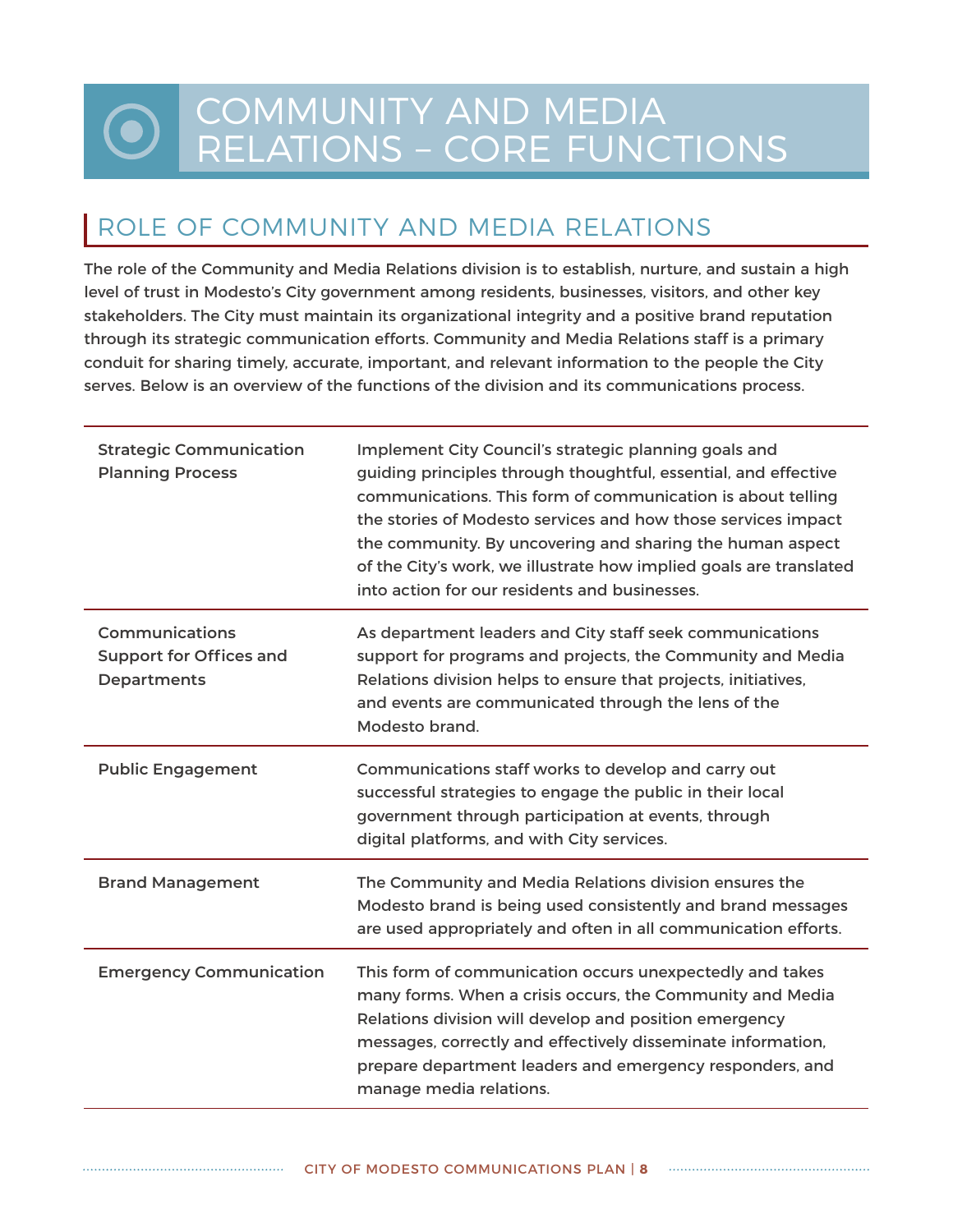## OFFICE AND DEPARTMENT SUPPORT PROCESS

Use this chart to better understand how communication requests flow through the division and the responsibilities of each team member. Requesters should use the "Working with Community and Media Relations" contact form in the online Brand Guide.



**CMR** = Community & Media Relations **Dept** = Department

**KEY**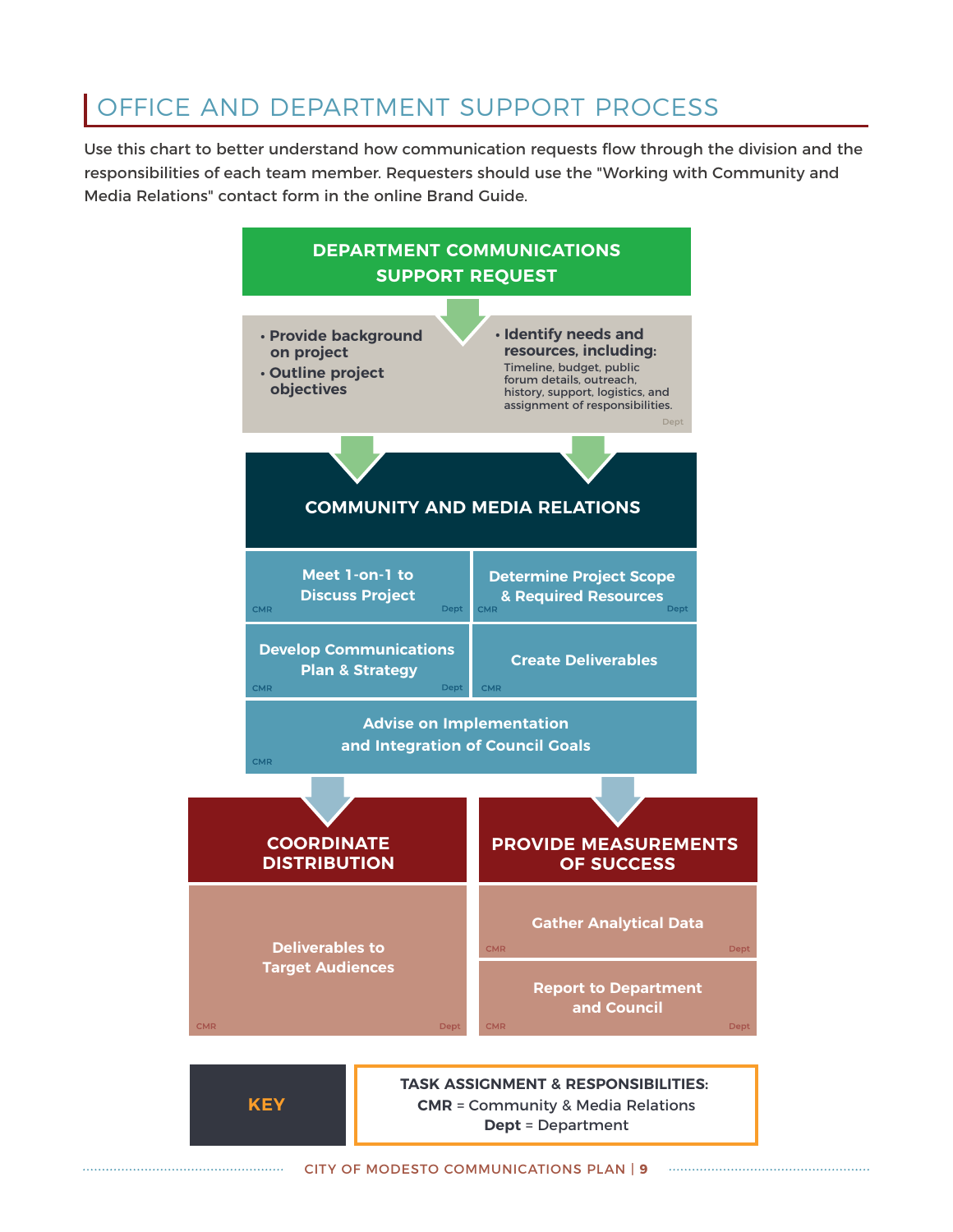## STRATEGIC COMMUNICATION PLANNING PROCESS

To best support the City, Community and Media Relations utilizes this process to intake ideas, strategize key messages and create high-quality content in order to effectively communicate and engage the residents of Modesto.

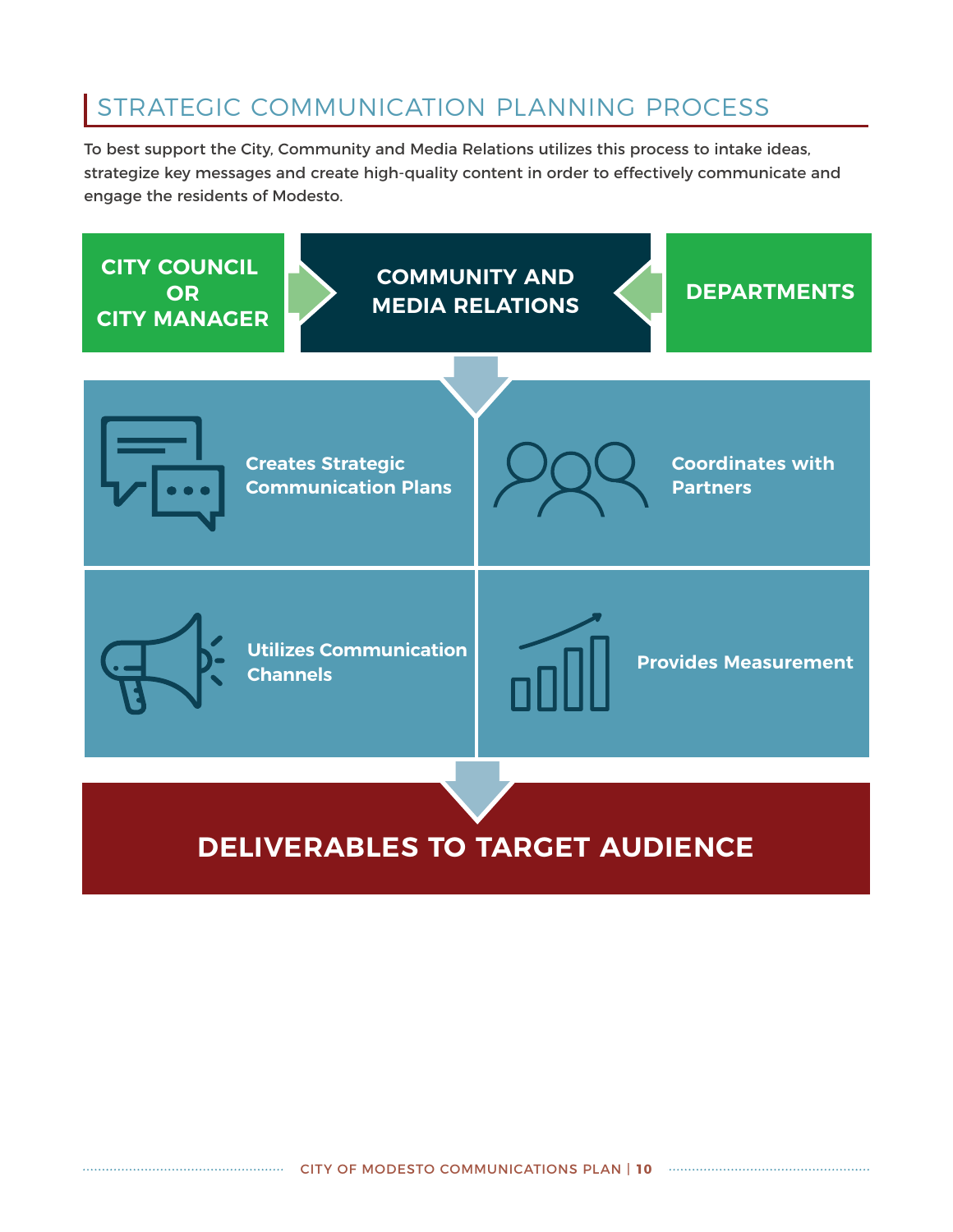## COMMUNICATION PRIORITIES FOR COMMUNITY AND MEDIA RELATIONS

Community and Media Relations has the principal responsibility for supporting, guiding, and managing communications functions in the overall City organization.

This Communications Plan is based on the priorities below. Practical strategies and tactics to achieve our goals follow each priority. The result of this Plan is a more effective local government with broad community interaction, and greater community understanding of City goals and services.

#### PRIORITY #1: **Lead Strategic Communication Efforts**

Work directly with Council, staff, and partners to ensure communication and outreach efforts, objectives, and outcomes align with the strategic goals of the organization and promote community understanding.

#### PRIORITY #2: **Create Opportunities for Effective Stakeholder Participation and Collaboration**

Encourage engagement through audience-appropriate, two-way communication and opportunities for constructive feedback.

#### PRIORITY #3: **Provide Open and Timely Communication**

Share accurate, non-biased information promptly through a variety of communication channels.

#### PRIORITY #4: **Reinforce Brand Identity**

Develop consistent messaging that builds and solidifies Modesto's brand and tells the City's story with one voice.

#### PRIORITY #5: **Ensure a Well-Informed City Workforce**

Keep City employees informed and involved in public engagement so they can assist in telling the Modesto story.

#### PRIORITY #6: **Provide Measurements of Progress and Success**

Track metrics to evaluate communication efforts and effectiveness in order to guide future communications programs and projects.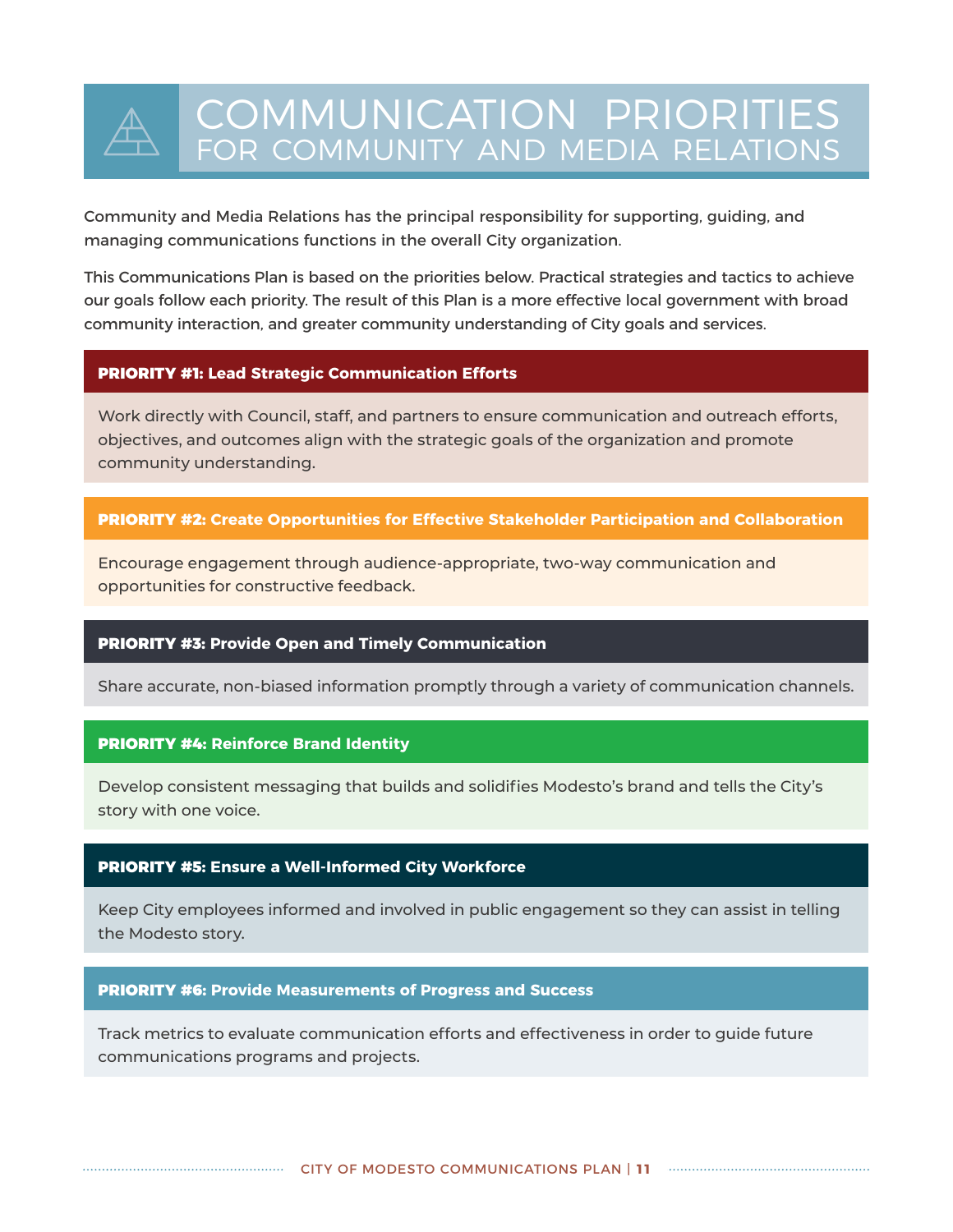#### PRIORITY #1: **Lead Strategic Communication Efforts**

Work directly with Council, staff, and partners to ensure communication and outreach efforts, objectives, and outcomes align with the strategic goals of the organization and promote community understanding.

#### **STRATEGIES**

Create a better understanding of City Council goals and priorities. By clearly and consistently outlining the goals and vision for the City of Modesto, residents will have a better understanding of why and how public policy decisions are made and actions are implemented by the local government, and will trust that their suggestions and feedback is considered in policies, procedures, and programs.

Work directly with department directors and division leaders to ensure messaging and communication efforts support the City's Strategic Plan and City Council priorities. Just as City projects and initiatives should align with Council's priorities and tie into the City's longrange planning initiatives, all communication efforts should also reflect and support City goals. This includes internal communication initiatives for employees, external communication to community members, and communication shared with partner organizations. This coordination ensures consistency, strengthens strategic message delivery, and enhances mutual understanding.

#### **TACTICS**

| 1. Quarterly Meetings<br>with Departments                                                    | Meet quarterly with each department to discuss the major issues<br>and opportunities coming up in the next quarter and beyond,<br>identify communication priorities and resources, and develop key<br>messages and communication strategies.                                                                                                                                   |
|----------------------------------------------------------------------------------------------|--------------------------------------------------------------------------------------------------------------------------------------------------------------------------------------------------------------------------------------------------------------------------------------------------------------------------------------------------------------------------------|
| 2. Share Goals and<br><b>Vision on Website</b>                                               | The City's website is the first place that residents go for information<br>about Modesto, and it's important to clearly outline the vision and<br>central goals of the City on the site. This is a simple and effective<br>way to show the guidelines that government officials refer to when<br>making decisions and how they are working to shape Modesto for<br>the future. |
| 3. Integrate Vision,<br><b>Goals, and Strategies</b><br>into Communication<br><b>Efforts</b> | The main vision, goals, and strategies of the City should be present<br>in all forms of communication. By sharing these points with<br>residents, the City can regularly articulate how services and actions<br>are related and help achieve its goals.                                                                                                                        |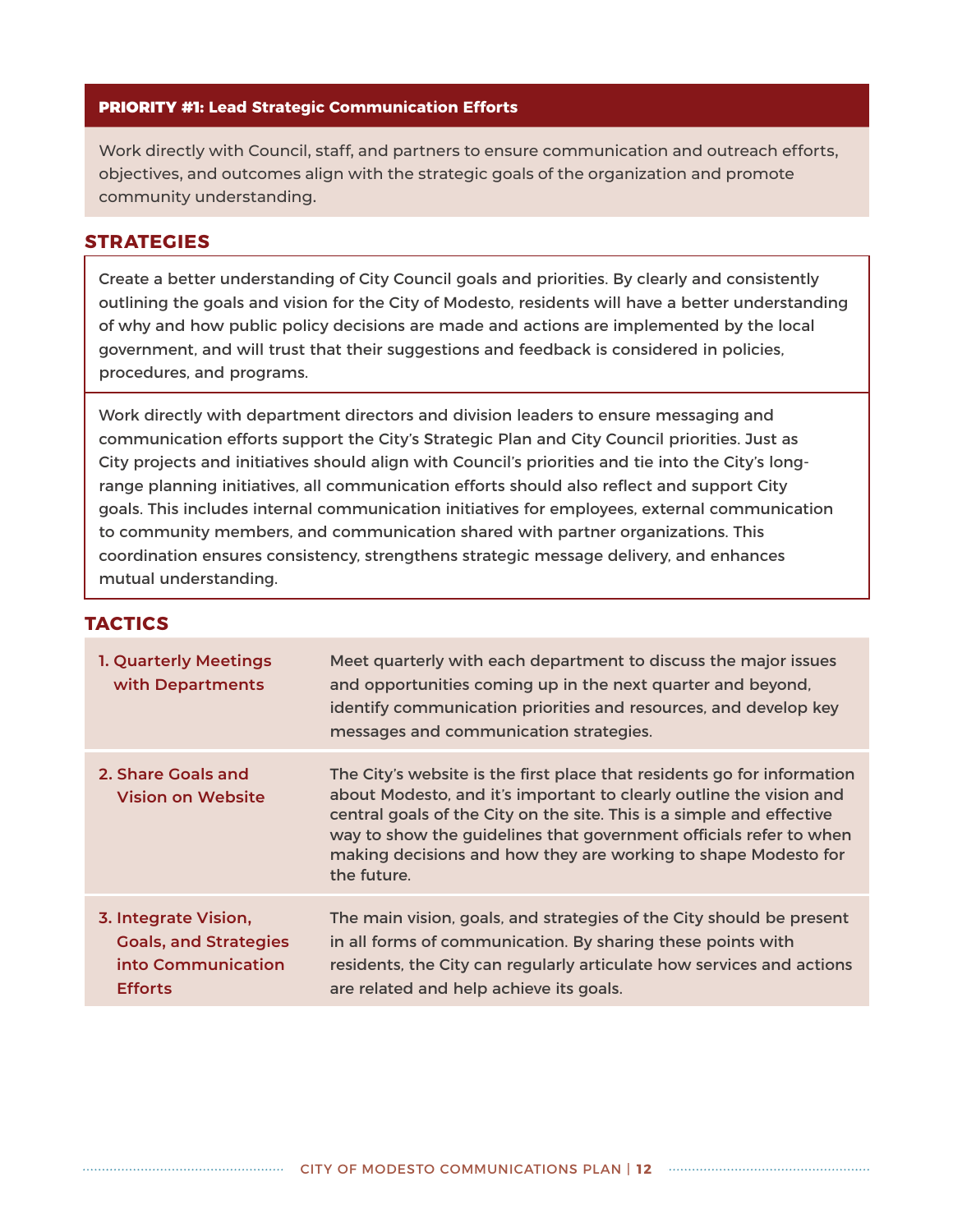**4. Standardize Communication Processes and Procedures** To help ensure that a project or initiative is properly communicated, a solid communication process should be established. Through this process, standard communication steps can be outlined and then followed for each new messaging campaign. This may include sharing information on the City website, scheduling social media posts or in-person meetings, distributing information to the media and City staff, and creating custom graphics for the campaign. The process will be adjusted based on the project goals and constraints, but a general approach will provide a framework for how communication tools can be used.

#### PRIORITY #2: **Create Opportunities for Effective Stakeholder Participation and Collaboration**

Encourage engagement through audience-appropriate, two-way communication and opportunities for constructive feedback.

#### **STRATEGIES**

Use interactive communication approaches to maintain ongoing dialogue between constituents and City government. Provide opportunities for two-way communication whenever possible. It's important to solicit feedback on how the City is doing and how it can best serve the community and its constituencies. Put tools in place that make it easier for residents to engage with their local government, gain a better understanding of City services, and achieve greater consensus for programs.

Expand outreach to audiences in targeted areas and special groups. The residents of Modesto are diverse and come from many cultural and socio-economic backgrounds. Use a variety of communication methods and leverage partnerships to reach a broader audience. Utilize the platforms the audience prefers to more effectively distribute information.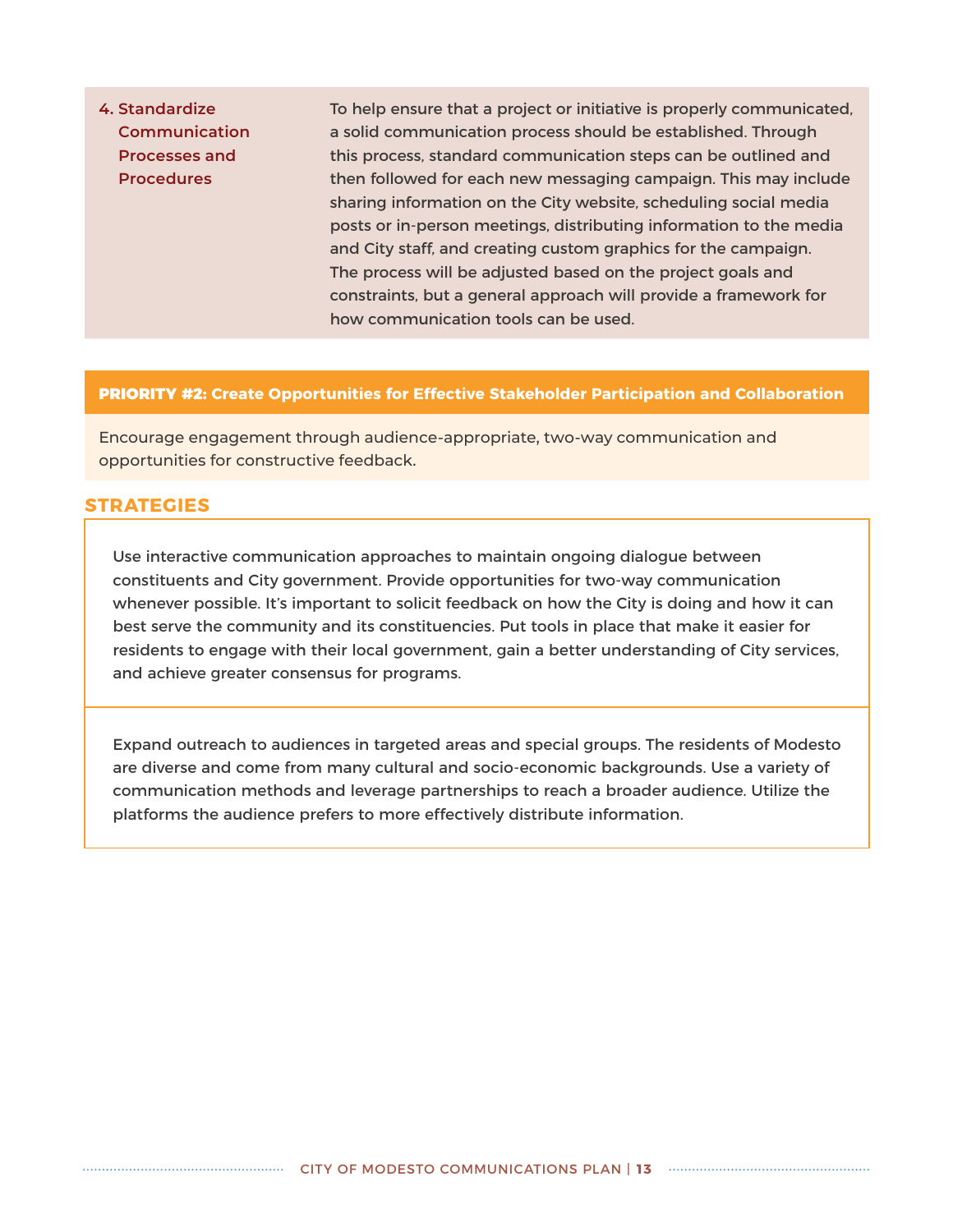#### **TACTICS**

| 1. Community Polls and<br><b>Micro-Interactions</b>                  | Separate from a large, formal survey, the City will offer smaller and<br>more manageable opportunities for public input several times a<br>year based on information the City Council and staff needs to fulfill<br>the goals and policies of the strategic plan. It is a best practice only<br>to ask questions about topics the City can truly influence, change,<br>or resolve. When soliciting feedback, it is important to be conscious<br>of how the input will be used. If the City asks for feedback on<br>projects or programs, it is assumed by the participant that their<br>feedback will be used in decision making. Thus, interactions should<br>be focused on specific projects and initiatives. |
|----------------------------------------------------------------------|-----------------------------------------------------------------------------------------------------------------------------------------------------------------------------------------------------------------------------------------------------------------------------------------------------------------------------------------------------------------------------------------------------------------------------------------------------------------------------------------------------------------------------------------------------------------------------------------------------------------------------------------------------------------------------------------------------------------|
| 2. External Advisory<br><b>Groups (either formal</b><br>or informal) | Establish general or issue-specific community advisory groups that<br>can ensure the City is collaboratively marketing to reach Modesto's<br>diverse audience segments. This could include creating a more<br>formal advisory group or intentionally engaging with external<br>stakeholders when an opportunity arises that warrants their unique<br>perspective and input.                                                                                                                                                                                                                                                                                                                                     |
| 3. Collaborate with<br><b>Education Institutions</b>                 | Meet regularly with counterparts at the local county office<br>of education, school districts, and colleges in order to share<br>communication goals and initiatives.                                                                                                                                                                                                                                                                                                                                                                                                                                                                                                                                           |

#### PRIORITY #3: **Provide Open and Timely Communication**

Share accurate, non-biased information promptly through a variety of communication channels.

#### **STRATEGIES**

Provide information that is convenient, timely, and easily accessible for the target audience. Modesto should be prompt in publishing information in a variety of channels appropriate for key audiences so that the public is informed as quickly as possible. Timely and effective distribution of relevant information will reinforce the City's commitment to transparency and demonstrates that public feedback is highly valued.

Promote accurate, comprehensive local and regional media coverage. Building relationships between the City and local media is helpful to the community. By working with the media to establish greater trust, the City will have more influence over the accuracy of information that is communicated to the public and increase the likelihood of stories about Modesto receiving appropriate media coverage.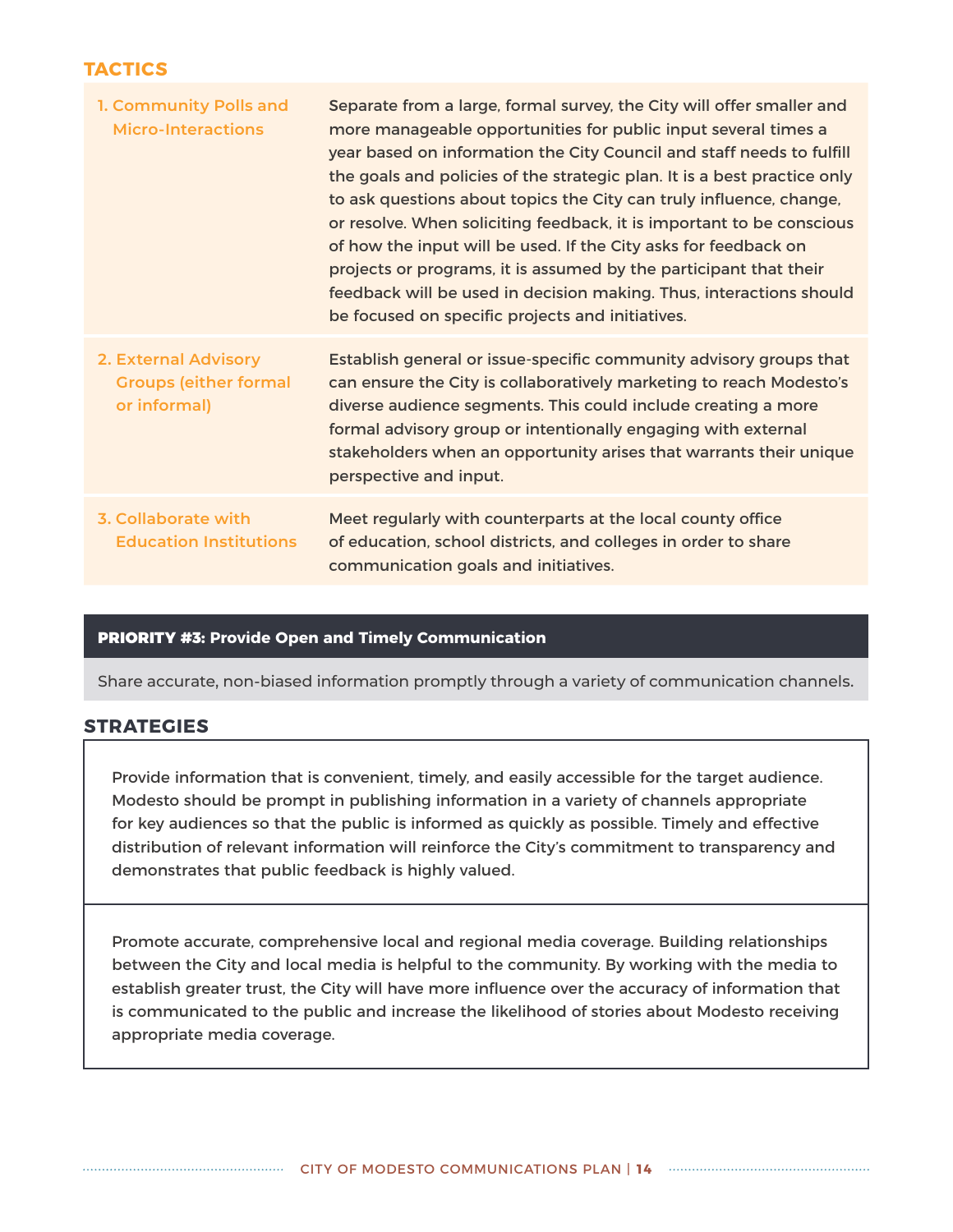#### **TACTICS**

| 1. Develop a Plan<br>for Multi-Lingual<br><b>Translation Services</b> | Twenty-five percent of Modesto residents speak Spanish. The City<br>will be missing a large segment of the public by communicating<br>principally in English. Developing a plan for multi-lingual translation<br>services will ensure the City doesn't overlook important audience<br>segments and is able to successfully reach Spanish-speaking<br>residents more effectively. As Modesto's demographics change<br>over time, the City will monitor language needs and adjust<br>accordingly.                                                                                                                            |
|-----------------------------------------------------------------------|----------------------------------------------------------------------------------------------------------------------------------------------------------------------------------------------------------------------------------------------------------------------------------------------------------------------------------------------------------------------------------------------------------------------------------------------------------------------------------------------------------------------------------------------------------------------------------------------------------------------------|
| <b>2. Editorial Calendars</b>                                         | Develop an annual editorial calendar and review and update<br>monthly to strategically plan out social media, newsletter,<br>news media, and website content. This will help ensure<br>communication campaigns are coordinated to reduce conflicts<br>and resource bottlenecks, and allow the City to be strategic about<br>communicating important projects, overarching stories, and<br>timely topics. This may include monthly themes or annual areas<br>of focus like Emergency Preparedness Month or the City's 150th<br>Anniversary.                                                                                 |
| <b>3. Annual Financial</b><br>Reporting                               | Through the Citizen's Budget Guide, the Comprehensive Annual<br>Financial Report (CAFR), and the Popular Annual Financial Report<br>(PAFR), the City helps facilitate resident learning about how<br>government works and outlines the services provided by the City.<br>Annual reports highlight spending and explain current challenges.<br>These reports will be made more accessible when shared<br>electronically and through social media in small pieces using<br>infographics. This will help expand the reach of the formal reports<br>and educate community members about government operations<br>and policies. |
| 4. Columns, Editorial<br>and Paid Content<br><b>Opportunities</b>     | To have greater presence and ensure consistent messages, feature<br>articles, guest columns, and/or editorial opportunities should<br>be developed in coordination with the Community and Media<br>Relations division. The City will work with local newspapers to<br>provide regularly scheduled columns in which a City representative<br>writes about pertinent City-related topics.                                                                                                                                                                                                                                    |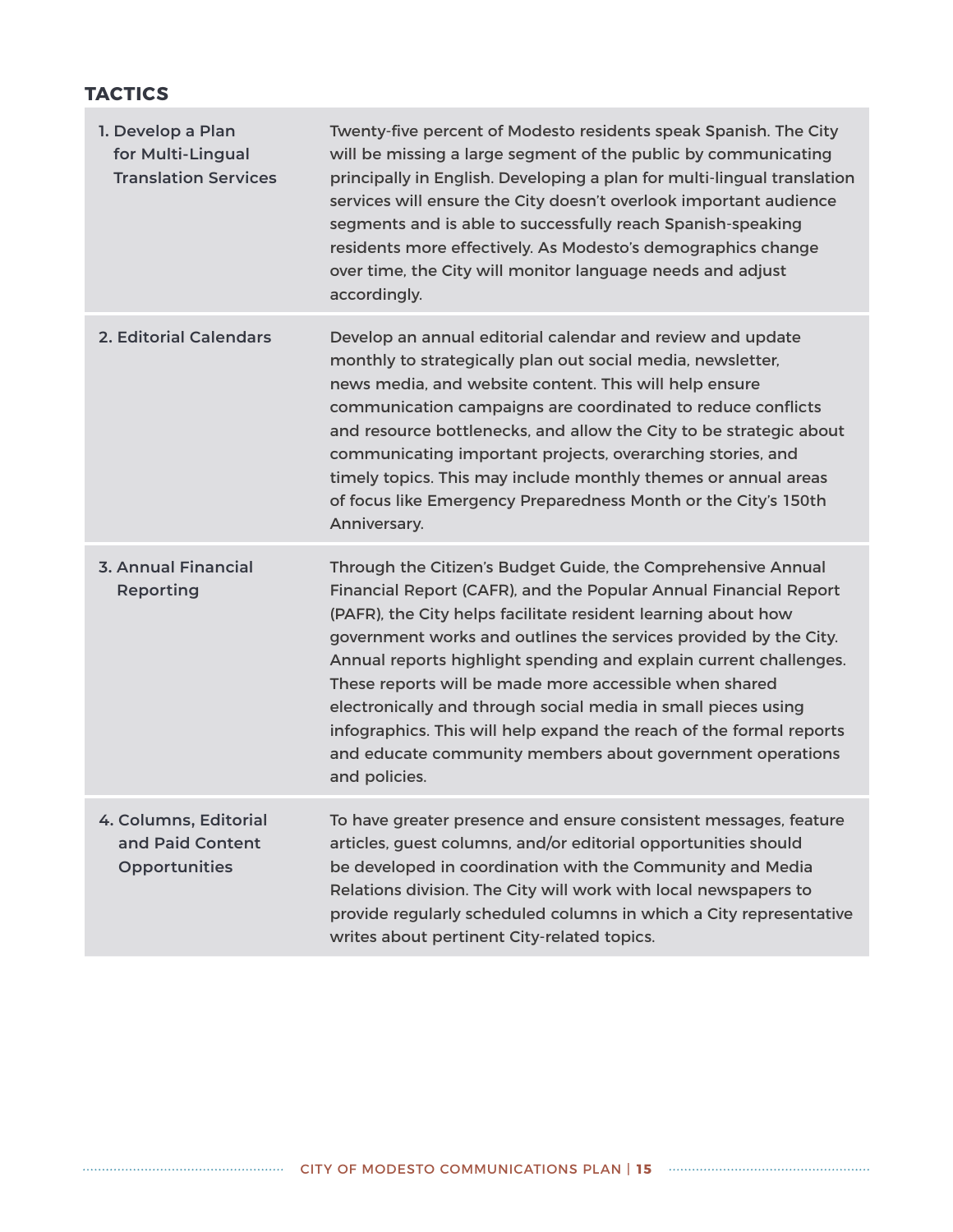#### PRIORITY #4: **Reinforce Brand Identity**

Develop consistent messaging that builds and solidifies Modesto's brand and tells the City's story with one voice.

#### **STRATEGIES**

Empower and train employees to use the City brand correctly in order to tell the City's story with "one voice." Employees can be empowered to help reinforce the City's brand by incorporating personal stories in media interactions and online engagements, providing training on the City's Style Guide, and offer suggestions on how to reinforce the City's motto in everyday work. Every interaction a staff member has with the public is an opportunity to build brand awareness, whether it is through email, a phone call, or face-to-face interactions.

Implement effective strategies for increasing brand awareness through marketing and advertising. With the City's diverse demographics, the most communication impact will come from using both traditional and innovative digital communication tools. Reinforce the notion that the City brand is not the logo, tagline, and motto in-and-of themselves; it's our story, told in many ways over time.

#### **TACTICS**

| 1. Collaborate with<br><b>Community</b><br><b>Organizations to</b><br><b>Market the City for</b><br><b>Broader Awareness</b> | Meet with social influencers and stakeholder groups to find<br>common interests and collaborative ways to market the City of<br>Modesto and highlight all the great things the community has<br>to offer. Example partners could include: Modesto Chamber of<br>Commerce, Stanislaus County, Convention and Visitors Bureau,<br><b>Stanislaus Community Foundation, Opportunity Stanislaus,</b><br>Downtown Modesto Partnership (DoMo), and non-profit and<br>public agencies. Partnering with these types of groups can add<br>communication channels for the City to reach a broader audience.<br>Reach out to industry or trade groups that reflect the Modesto<br>market to align storytelling efforts. |
|------------------------------------------------------------------------------------------------------------------------------|-------------------------------------------------------------------------------------------------------------------------------------------------------------------------------------------------------------------------------------------------------------------------------------------------------------------------------------------------------------------------------------------------------------------------------------------------------------------------------------------------------------------------------------------------------------------------------------------------------------------------------------------------------------------------------------------------------------|
| 2. City Messaging                                                                                                            | Establishing core messages about the community as well as City<br>administration and departments, will support staff and Council<br>efforts to help tell the Modesto story. When possible, tie City<br>messages back to the seven brand anchors and City motto.                                                                                                                                                                                                                                                                                                                                                                                                                                             |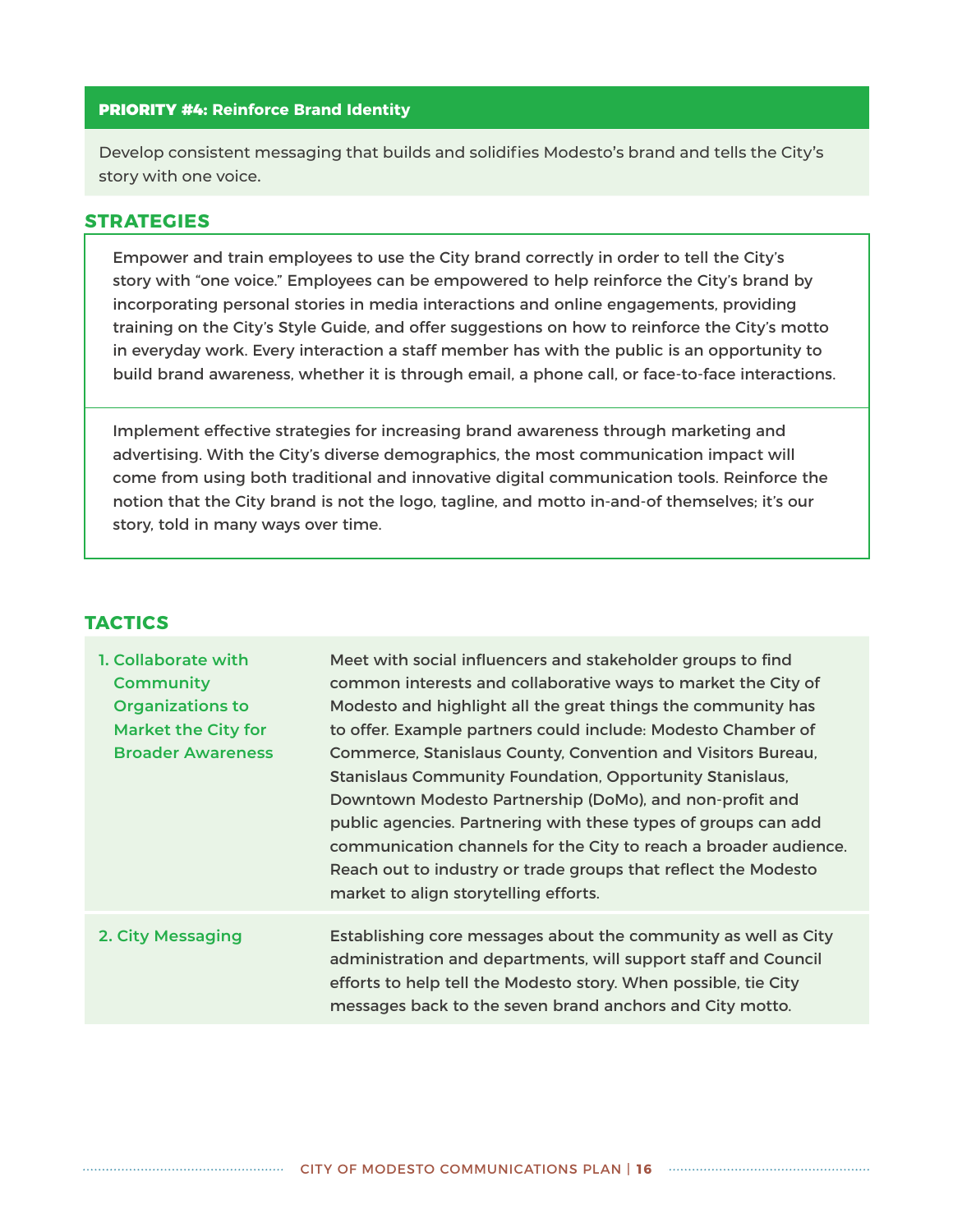| 3. Employee<br>Ambassador<br>Program | Empower employee "storytellers" to be the eyes, ears, and<br>voice of the organization and expand upon the City's traditional<br>communication reach. These employees serve as champions,<br>helping to spread information about important topics, listening to<br>community concerns and ideas, and reinforcing the City's brand.<br>At least one employee from each department or division serves as<br>an employee ambassador to support the City's communication,<br>messaging, and branding efforts. This group also assists in<br>developing an editorial calendar. |
|--------------------------------------|---------------------------------------------------------------------------------------------------------------------------------------------------------------------------------------------------------------------------------------------------------------------------------------------------------------------------------------------------------------------------------------------------------------------------------------------------------------------------------------------------------------------------------------------------------------------------|
| 4. Brand Education<br>for Employees  | Train employees to utilize the City's brand and style guide and<br>online brand platform. At least annually and as-needed, offer<br>training and education on the City's brand, brand pillars, and<br>importance of brand consistency.                                                                                                                                                                                                                                                                                                                                    |

#### PRIORITY #5: **Ensure a Well-Informed City Workforce**

Keep City employees informed and involved in public dialogue so they can assist in telling the Modesto story.

#### **STRATEGIES**

Provide employees with regular opportunities to learn about the issues, challenges, and decisions affecting both the City's operations and the work environment. Communicate with employees on as many platforms as necessary so all employees receive consistent and timely messages. Provide relevant and accurate information to employees in the office and in the field.

Empower employees to be good representatives of the City. Activate such employee groups as the Employee Engagement Committee, employee "Storytellers" group, and management allhands committees to serve as liaisons among the employees and to the public.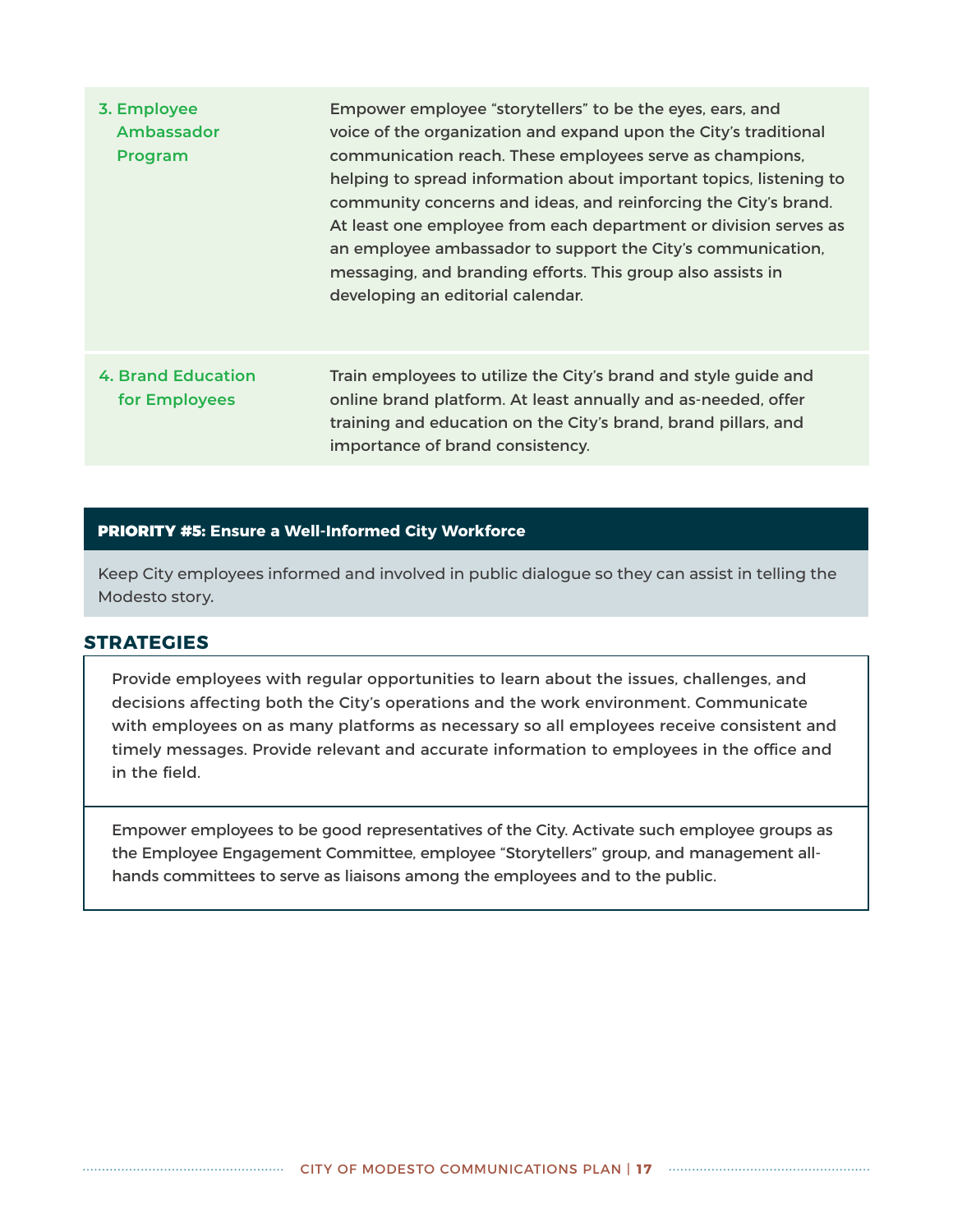#### **TACTICS**

| 1. Regular Employee<br><b>Information</b>                                   | Develop and distribute regular employee newsletters, email<br>blasts, and messages from the City Manager and other executive<br>team members.                                                                                                                                                                             |
|-----------------------------------------------------------------------------|---------------------------------------------------------------------------------------------------------------------------------------------------------------------------------------------------------------------------------------------------------------------------------------------------------------------------|
| 2. Provide Employee<br>"Storyteller" Training                               | Every community meeting is an opportunity for City employees to<br>be on the record representing the City, and thus an opportunity for<br>news media and community networks to quote them. Training for<br>employees will strengthen their professional skills while improving<br>their effectiveness as representatives. |
| 3. Develop Regular Face-<br>to-Face Meetings with<br><b>Employee Groups</b> | It's important for City management to meet with employees<br>in town halls, tailgates, awards events, and shift changes to<br>strengthen familiarity and trust within the organization. At the<br>same time, these are opportunities for employees to ask questions<br>and get straight answers.                          |
| 4. Celebrate Employee<br><b>Accomplishments</b>                             | As teams and individuals accomplish significant milestones, we<br>will provide opportunities for the workforce and the community to<br>understand and appreciate these achievements.                                                                                                                                      |

#### PRIORITY #6: **Provide Measurements of Progress and Success**

Track metrics to evaluate communication efforts and effectiveness in order to guide future communications programs and projects.

#### **STRATEGIES**

There are a variety of standard metrics, also known as key performance indicators, which will be used to track the success of the City's communication techniques. The City will evaluate these metrics on a regular basis and compare them to previous statistics to understand what techniques are working well and which need improvements, refinement, or further implementation.

Less standard metrics that are quite a bit more challenging to monitor include behavior changes, attitude changes, and awareness changes. These metrics are attached to considerable effort, but may give a better picture of outreach effectiveness. The Community and Media Relations division will continue to look for proven methods for monitoring these metrics.

As part of our ongoing communication planning process and ahead of each major project launch, staff will set goals then outline the key performance indicators that will be used to identify success, measure effectiveness, and refine future plans.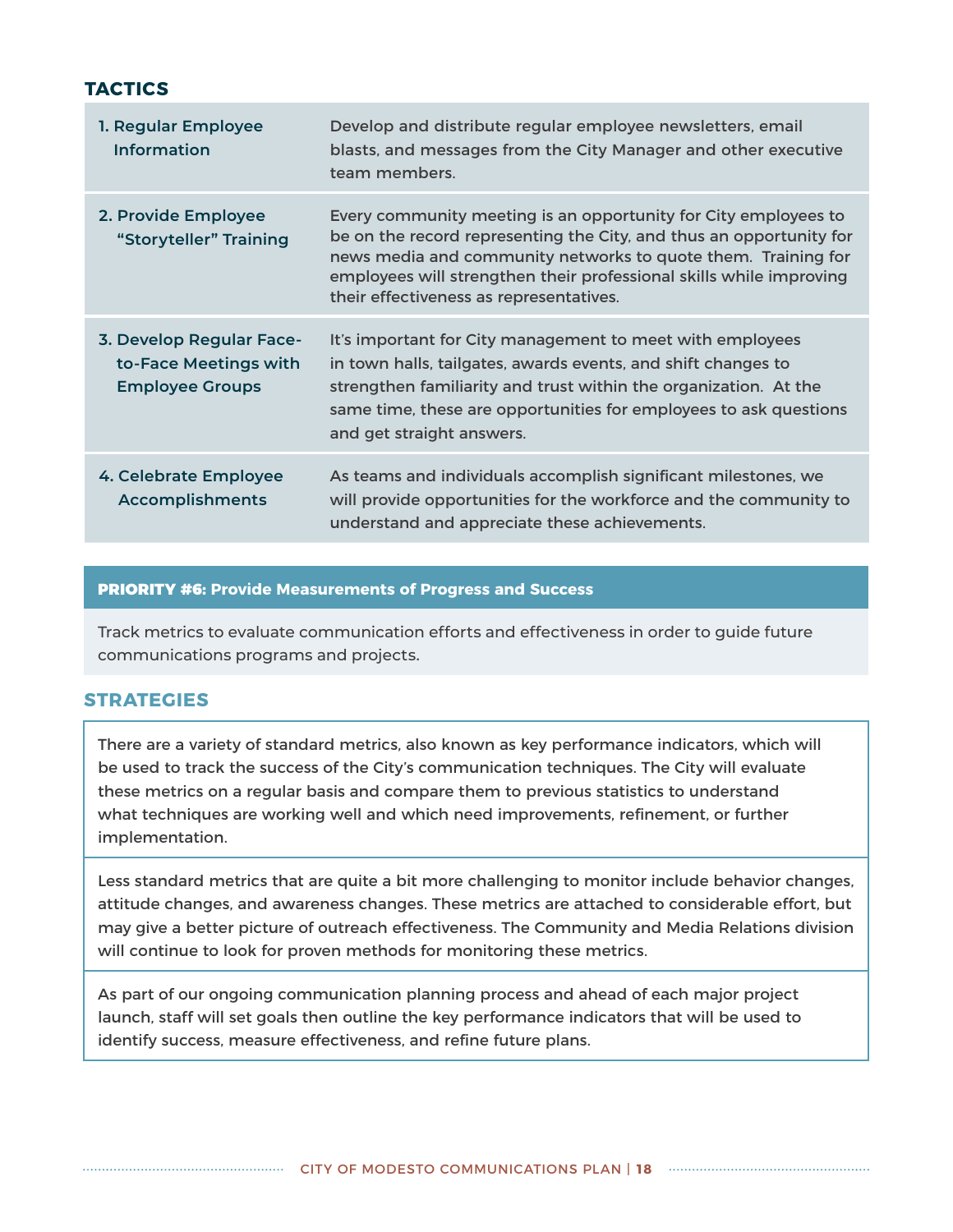## KEY PERFORMANCE  $\boxed{8}$ INDICATORS

#### **MEDIA COVERAGE**

| News Releases         | The number of releases reacted to by the media.                                                                                                                                                                                                                                                                           |
|-----------------------|---------------------------------------------------------------------------------------------------------------------------------------------------------------------------------------------------------------------------------------------------------------------------------------------------------------------------|
| <b>News Sentiment</b> | The sentiment of mentions, articles or interviews published<br>by the media.                                                                                                                                                                                                                                              |
| Reach                 | The reach of advertisements (both paid and unpaid) and news stories<br>in media outlets. Examples include ads and news stories in print and<br>online and the number of people who saw it based on the number of<br>publications printed or the number of people who visited the webpage<br>where the content is located. |

#### **E-BLASTS / E-NEWSLETTERS**

| <b>Subscribers</b>        | The number of people who have signed up to receive<br>the communication.                             |
|---------------------------|------------------------------------------------------------------------------------------------------|
| <b>Open Rate</b>          | The average percentage of recipients who open the email<br>or notification.                          |
| <b>Click-Through Rate</b> | The average percentage of recipients who click on an active link within<br>the email or publication. |

#### **WEBSITE**

| <b>Unique Visits</b> | The number of distinct individuals visiting the site.                                                                                                                                            |
|----------------------|--------------------------------------------------------------------------------------------------------------------------------------------------------------------------------------------------|
| <b>Page Views</b>    | The number of times a page on the site has been viewed.                                                                                                                                          |
| <b>Top Pages</b>     | The pages that are visited most frequently - the top 5-10 should be<br>tracked regularly.                                                                                                        |
| <b>Bounce Rate</b>   | The percentage of people that navigate away from the site after only<br>viewing one page. A lower bounce rate means that people are exploring<br>the page and finding the information they need. |
| <b>Search Terms</b>  | The more frequently a term is searched, the more likely it is that<br>visitors are not finding what they need, and suggest it may need to be<br>displayed more prominently.                      |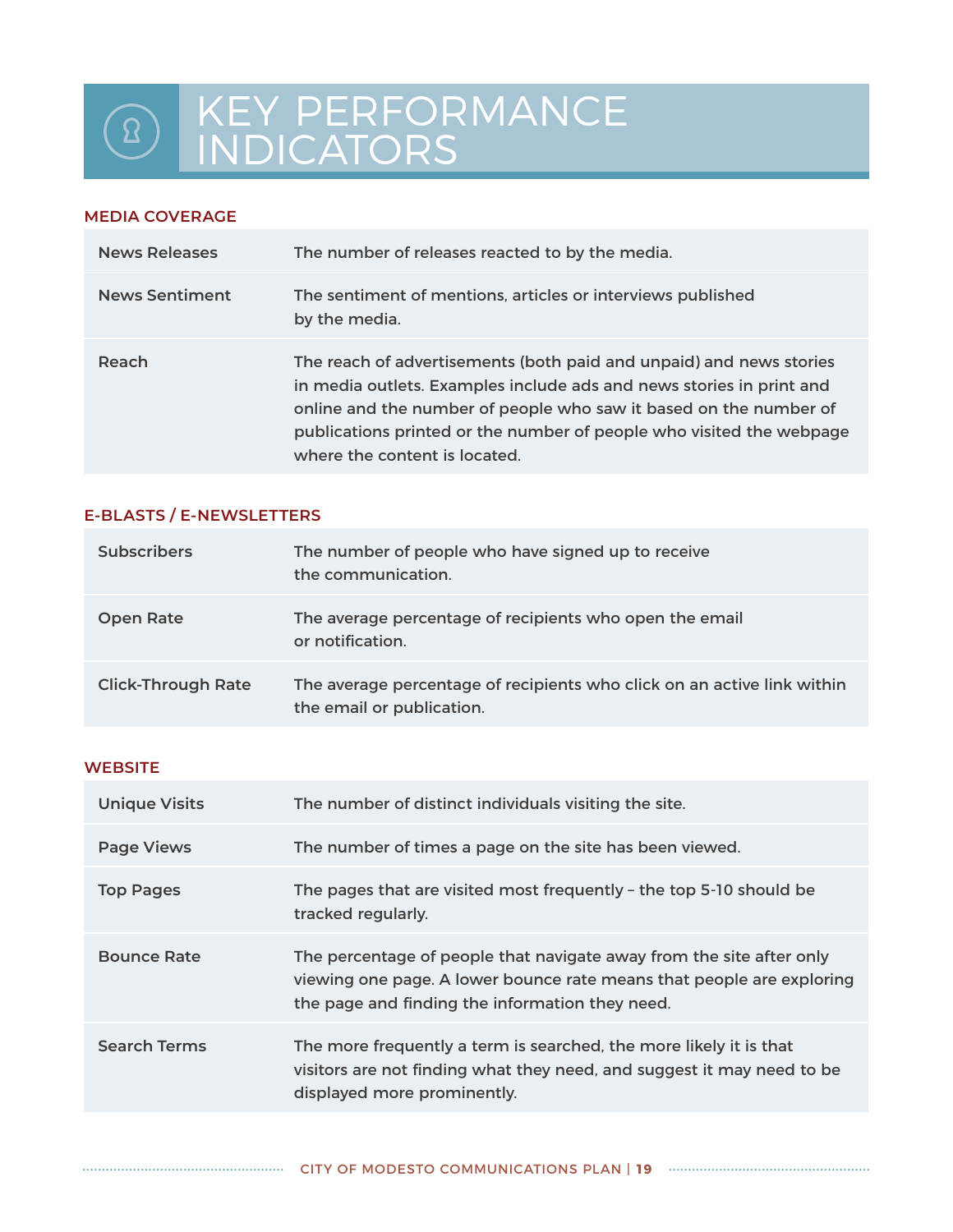#### **SOCIAL MEDIA**

| <b>Followers</b>                        | The number of people who subscribe to, and follow, the City's pages.                                                     |
|-----------------------------------------|--------------------------------------------------------------------------------------------------------------------------|
| Engagement                              | The number of people who take action by interacting with the City's<br>pages including likes, comments, tags, or shares. |
| Reach                                   | The number of people who saw the City's posts.                                                                           |
| <b>Quantity and Quality</b><br>of Posts | Number of posts and metrics on content, including photos, videos,<br>events, and polls.                                  |

#### **PRINTED MATERIALS AND PAID ADVERTISEMENTS**

| <b>Distribution Rates</b> | The number of places a printed piece can be found - both physical and |
|---------------------------|-----------------------------------------------------------------------|
|                           | online - and the actual number of pieces distributed.                 |

#### **OTHER METRICS**

Quantity of survey responses

#### Council feedback

Reduction in unsolicited inquiries to departments (demonstrating that the proactive messaging is working at effectively delivering the message)

Digital billboard effectiveness

Video views

Poll results that demonstrate community understanding and engagement

Consistency in brand use across departments

Number of materials translated to Spanish or another language

Positive employee response to storyteller program

Positive community or industry response to advisory groups (quantity and frequency of participation)

Quantity of community complaints

Event and forum attendance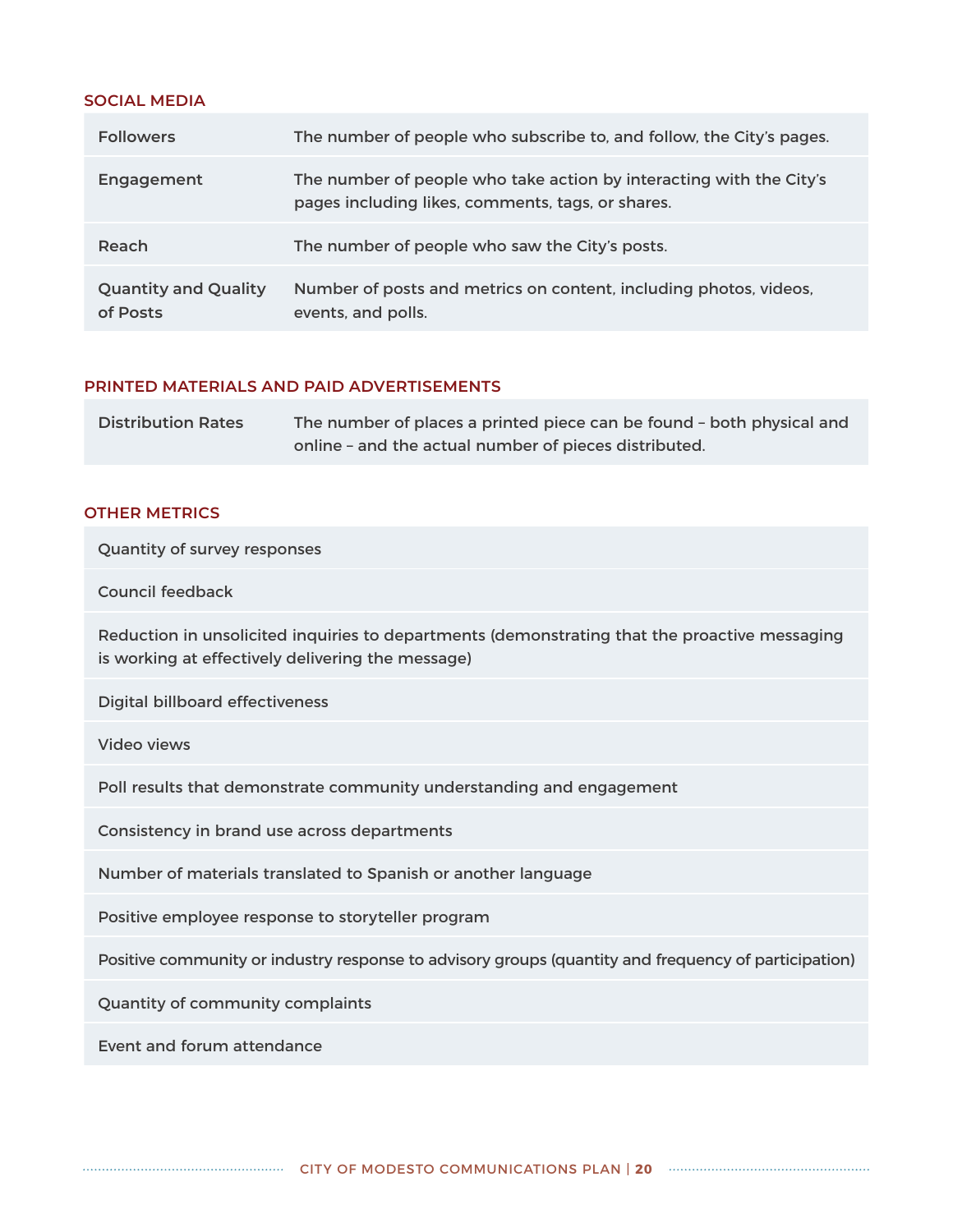# IMPLEMENTATION PLAN

#### **HIGH PRIORITY**

Institute an engaging Employee Storyteller Program

Identify ways of bring brand training to employees

Integrate City vision, goals, and strategies into communication efforts

#### **MEDIUM PRIORITY**

Collaborate with community organizations to market the City, serving as ambassadors of the Modesto brand

Collaborate with an external advisory groups (either formal or informal) to ensure effective communication and marketing within the community

Attend quarterly department meetings in order to create mini major project-specific communications plans

Outline the City's Strategic Plan elements on the website

Develop or retool community polls and micro-interactions

Research and establish editorial calendars, along with a process of developing content for columns, editorials, and paid opportunities

Develop a plan for multi-lingual translation services

Develop and implement a City branding strategy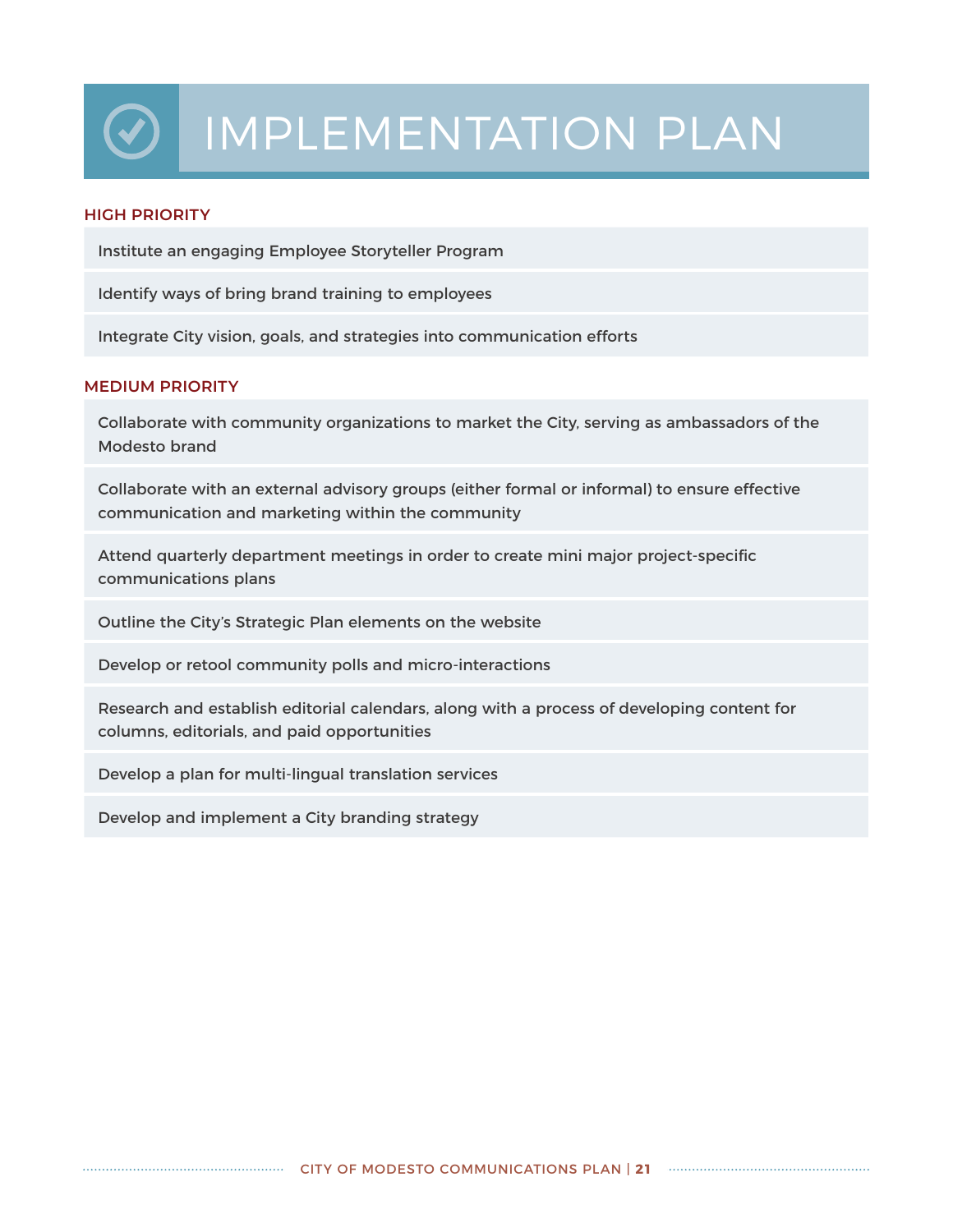#### COMMUNICATIONS MATRIX  $\overline{\mathbb{S}}$ COMMUNICATION TOOLS ICATIONI TOOLS MATRIX IS





| esidents to provide<br>ity communication, etc.                       |                                                                |                                                                                                         |                                                           | ONG<br>ONAL<br><b>TOOLS</b><br>ERM<br>(more than one year)<br>Example:<br>Bridge replacement,<br>new facility, long range<br>planning, master plan<br>updates, natural<br>disasters recovery. |                                                                                |                                                                       |                                                               |
|----------------------------------------------------------------------|----------------------------------------------------------------|---------------------------------------------------------------------------------------------------------|-----------------------------------------------------------|-----------------------------------------------------------------------------------------------------------------------------------------------------------------------------------------------|--------------------------------------------------------------------------------|-----------------------------------------------------------------------|---------------------------------------------------------------|
| AS                                                                   | AS<br>AN                                                       | AN<br>AS                                                                                                | AN                                                        | AS<br>AN                                                                                                                                                                                      | AN                                                                             | AE                                                                    | AE                                                            |
| Modesto View, Stanislaus Magazine, etc.)<br>יים או אין אין אין אין א | Digital Advertising (Modbee.com,<br>Facebook, Instagram, etc.) | Video Short Format (Short format that<br>can easily be shared on social media or<br>the City's website) | communication to City Council)<br>Agenda Report (Targeted | Facility Signage (Guiding principles,<br>strategic plan progress posters, etc.                                                                                                                | (For sharing project status with<br>stakeholders or public)<br>Progress Report | (For sharing successes with<br>stakeholders or public<br>Final Report | (Public open house, ceremony, etc.)<br>End-of-Project Wrap-Up |
|                                                                      |                                                                |                                                                                                         |                                                           |                                                                                                                                                                                               |                                                                                |                                                                       |                                                               |
|                                                                      |                                                                |                                                                                                         |                                                           |                                                                                                                                                                                               |                                                                                |                                                                       |                                                               |
|                                                                      |                                                                |                                                                                                         |                                                           |                                                                                                                                                                                               |                                                                                |                                                                       |                                                               |
|                                                                      |                                                                |                                                                                                         |                                                           |                                                                                                                                                                                               |                                                                                |                                                                       |                                                               |
|                                                                      |                                                                |                                                                                                         |                                                           |                                                                                                                                                                                               |                                                                                |                                                                       |                                                               |
|                                                                      |                                                                |                                                                                                         |                                                           |                                                                                                                                                                                               |                                                                                |                                                                       |                                                               |
|                                                                      |                                                                |                                                                                                         |                                                           |                                                                                                                                                                                               |                                                                                |                                                                       |                                                               |
|                                                                      |                                                                |                                                                                                         |                                                           |                                                                                                                                                                                               |                                                                                |                                                                       |                                                               |
|                                                                      |                                                                |                                                                                                         |                                                           |                                                                                                                                                                                               |                                                                                |                                                                       |                                                               |

staff can use to identify the best tools and

## COMMUNICATIONS MATRIX

The communications matrix is a resource that both communications staff and non-communications staff can use to identify the best tools available to reach a particular audience segment.